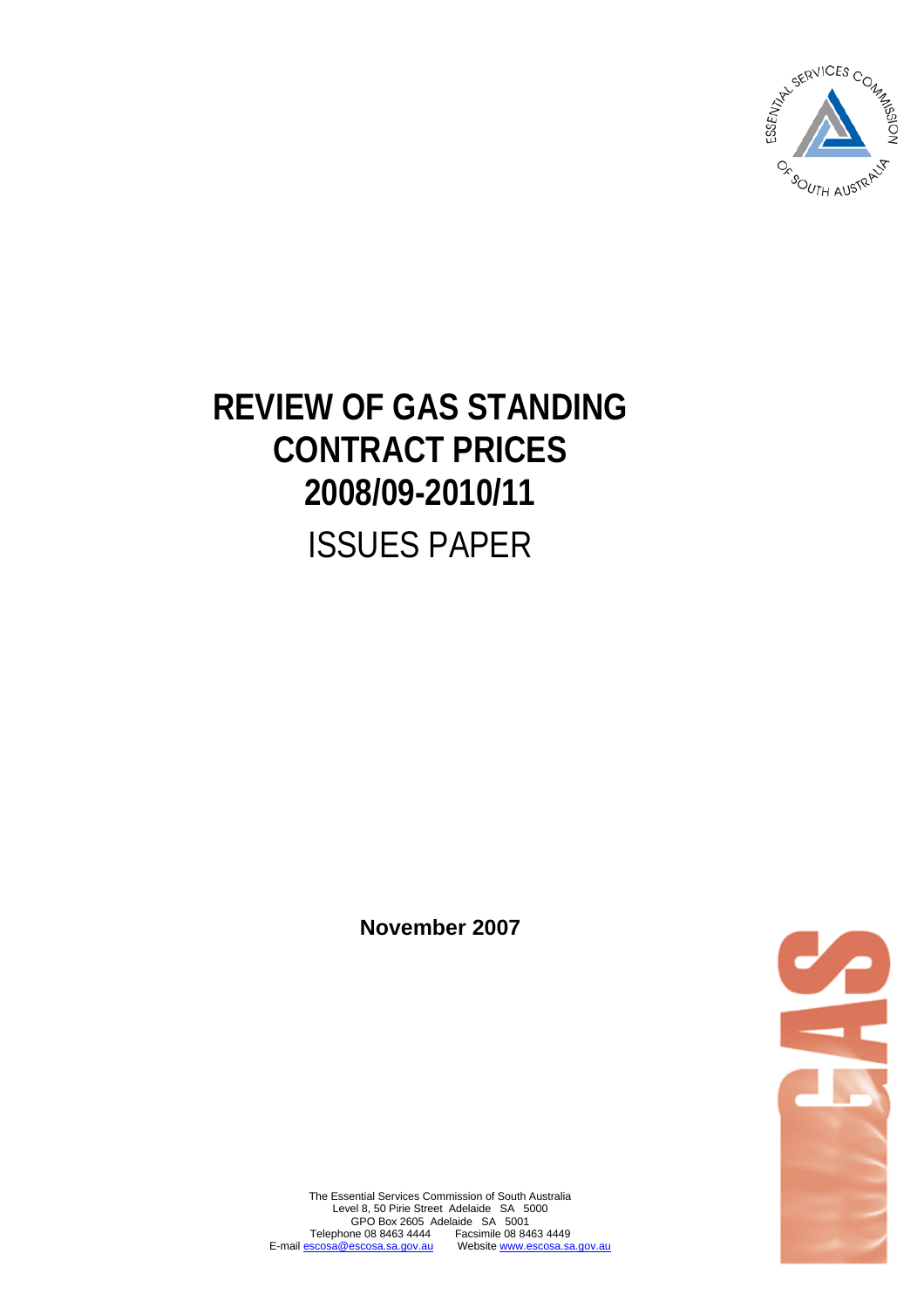# **REQUEST FOR SUBMISSIONS**

The Essential Services Commission of SA (the Commission) invites written submissions from interested parties in relation to the issues raised in this paper. Written comments should be provided by **21 December 2007**. It is highly desirable for an electronic copy of the submission to accompany any written submission.

It is Commission policy to make all submissions publicly available via its website [\(www.escosa.sa.gov.au\)](http://www.escosa.sa.gov.au/), except where a submission either wholly or partly contains confidential or commercially sensitive information provided on a confidential basis and appropriate prior notice has been given.

The Commission may also exercise its discretion not to exhibit any submission based on their length or content (for example containing material that is defamatory, offensive or in breach of any law).

Responses to this paper should be directed to:

#### **Review of Gas Standing Contract Prices: Issues Paper**

Essential Services Commission of SA

GPO Box 2605

Adelaide SA 5001

*E-mail:* [escosa@escosa.sa.gov.au](mailto:escosa@escosa.sa.gov.au)

*Facsimile:* (08) 8463 4449

*Telephone:* (08) 8463 4444

*Contact Officer:* Nathan Petrus / Luke Wilson

### *Public Information about the Commission's activities*

Information about the role and activities of the Commission, including copies of latest reports and submissions, can be found on the Commission's website at [www.escosa.sa.gov.au.](http://www.escosa.sa.gov.au/)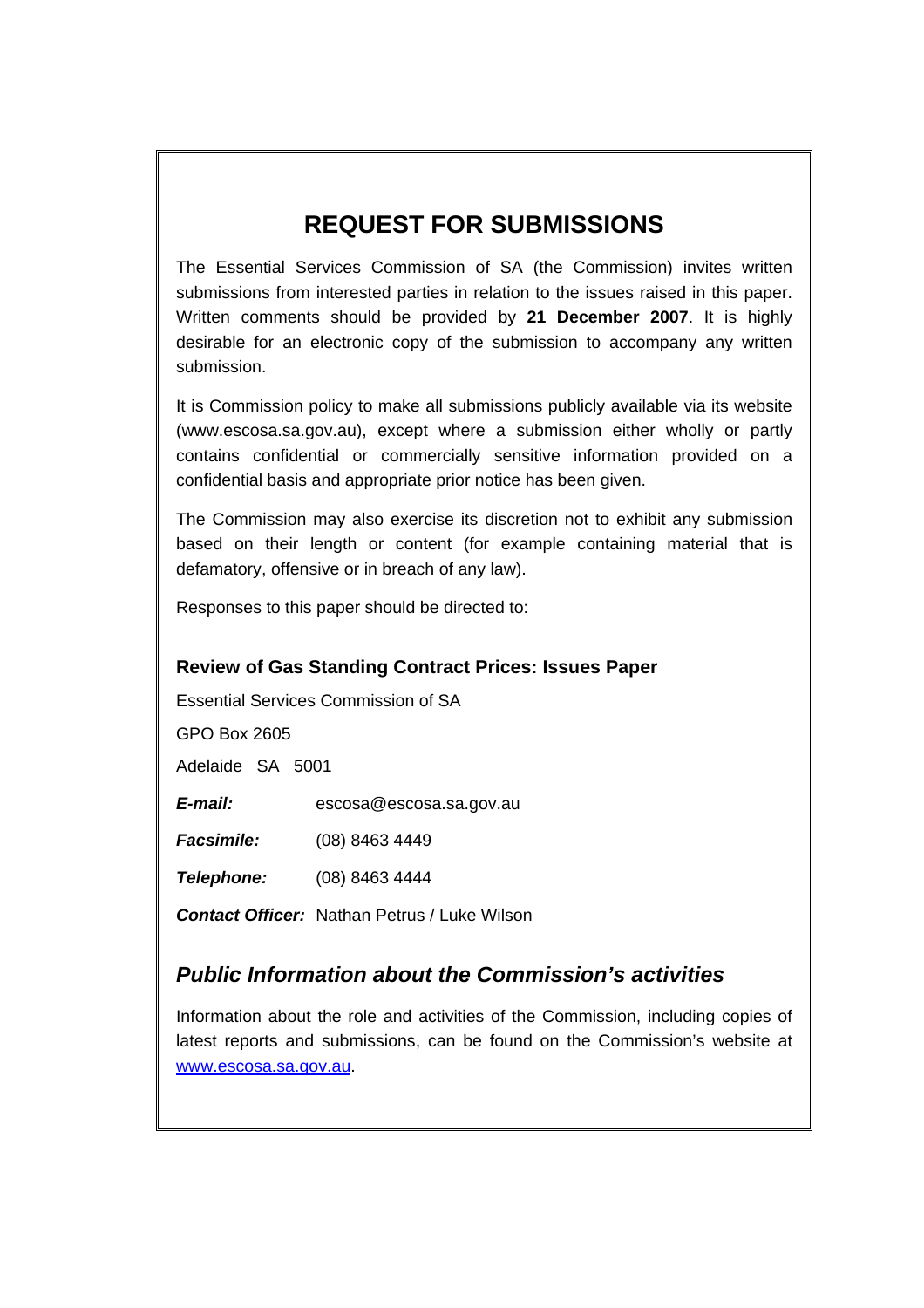# **TABLE OF CONTENTS**

|                |                                 | <b>Glossary of Terms</b>       |                                                         | ii.            |  |
|----------------|---------------------------------|--------------------------------|---------------------------------------------------------|----------------|--|
| 1              | Introduction                    |                                |                                                         |                |  |
|                | 1.1                             | Background                     |                                                         | 1              |  |
|                | 1.2                             |                                | Inquiry into the fixing of gas standing contract prices | 2              |  |
|                | 1.3                             |                                | Process and consultation                                | $\overline{2}$ |  |
| $\overline{2}$ | <b>Objectives of the Review</b> |                                |                                                         |                |  |
|                | 2.1                             |                                | Objectives of the Commission                            | 5              |  |
| 3              |                                 | <b>Previous Inquiry</b>        |                                                         | 7              |  |
| 4              | Market Developments since 2005  |                                |                                                         |                |  |
|                | 4.1                             | Gas retail market developments | 9                                                       |                |  |
|                | 4.2                             | Gas retail prices              |                                                         | 10             |  |
| 5              | <b>Price Path Establishment</b> | 13                             |                                                         |                |  |
|                | 5.1                             | Form of regulation             | 13                                                      |                |  |
|                | 5.2<br>Building block approach  |                                |                                                         | 14             |  |
|                |                                 | 5.2.1                          | <b>Prudent costs</b>                                    | 14             |  |
|                |                                 | 5.2.2                          | Re-opening of Price Path                                | 15             |  |
|                |                                 | 5.2.3                          | <b>Tariff Rebalancing</b>                               | 15             |  |
|                |                                 | 5.2.4                          | Customer and demand assumptions                         | 16             |  |
|                |                                 | 5.2.5                          | <b>Building Block components</b>                        | 16             |  |
| 6              |                                 |                                | <b>Origin Energy submission</b>                         | 21             |  |
| 7              |                                 | <b>Next Steps</b>              |                                                         | 23             |  |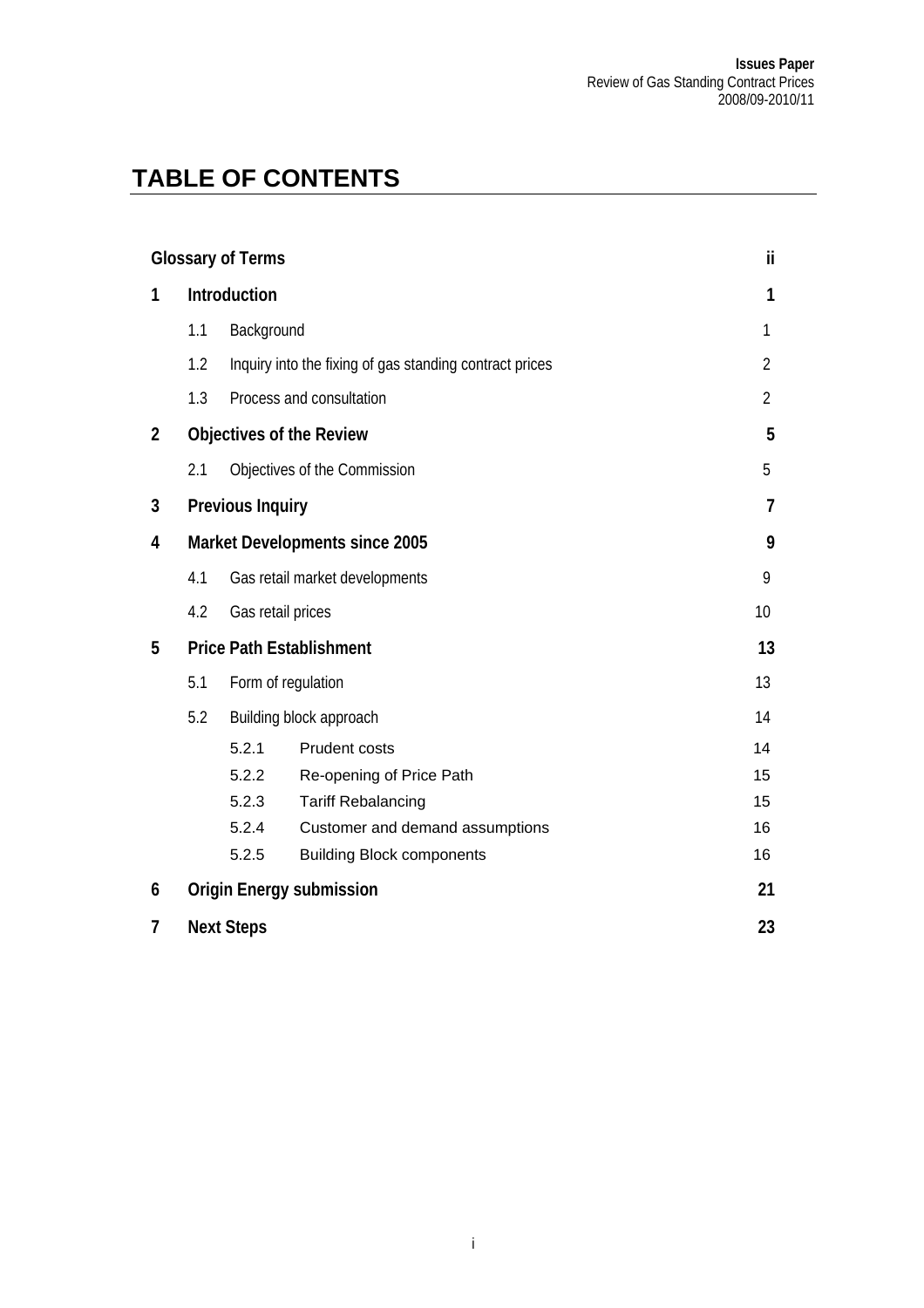<span id="page-3-0"></span>

# **GLOSSARY OF TERMS**

| <b>ACCC</b>          | Australian Competition and Consumer Commission       |
|----------------------|------------------------------------------------------|
| THE COMMISSION       | the Essential Services Commission of South Australia |
| <b>CPI</b>           | <b>Consumer Price Index</b>                          |
| <b>ESCACT</b>        | <b>Essential Services Commission Act 2002</b>        |
| <b>FRC</b>           | <b>Full Retail Contestability</b>                    |
| <b>GAS ACT</b>       | Gas Act 1997                                         |
| GJ                   | Gigajoule (10 <sup>9</sup> J)                        |
| <b>MAPS</b>          | Moomba to Adelaide Pipeline System                   |
| <b>MDQ</b>           | Maximum Daily Quantity                               |
| NEM                  | National Electricity Market                          |
| <b>NERA</b>          | <b>NERA Economic Consulting</b>                      |
| <b>NSW</b>           | New South Wales                                      |
| <b>ORIGIN ENERGY</b> | Origin Energy Retail Ltd.                            |
| <b>SA</b>            | South Australia                                      |
| <b>SME</b>           | Small and Medium Enterprise                          |
| ТJ                   | Terajoule (1012 J)                                   |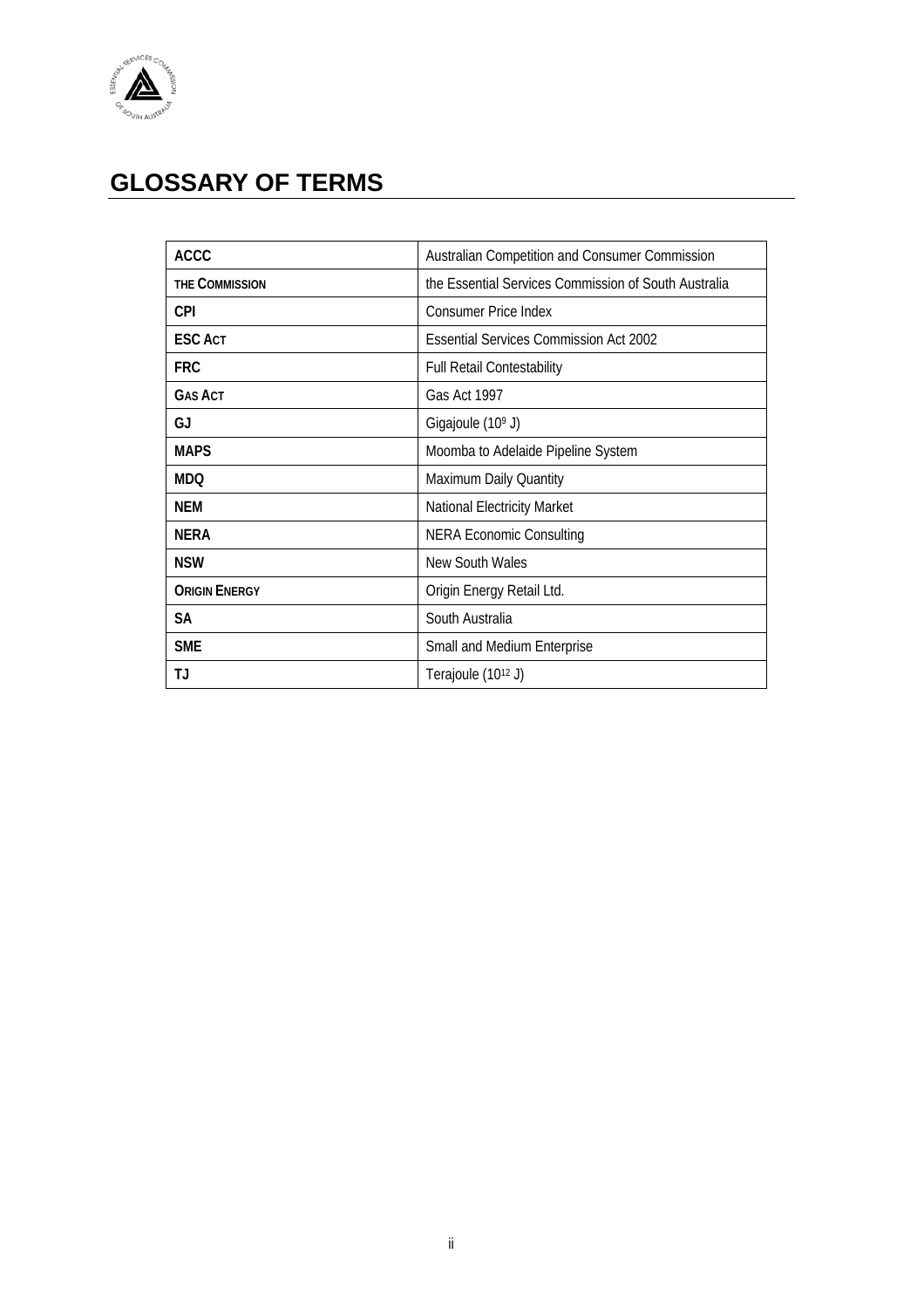# <span id="page-4-0"></span>**1 INTRODUCTION**

### *1.1 Background*

Full retail contestability (FRC) commenced in the South Australian gas market on 28 July 2004, allowing all customers to enter into a market contract with a retailer of their choice. Since that time, competition in the gas retail market has developed and, as at 30 June 2007, 56% of gas customers had switched to a market contract.

For those small customers<sup>[1](#page-4-1)</sup> that have not entered into a market contract, the *Gas Act 1997* provides a measure of protection via the standing contract provisions. Under these provisions, the gas standing contract retailer, Origin Energy Retail Ltd. ("Origin Energy") must offer to supply gas to small customers under a regulated ("standing") contract. The task of fixing standing contract prices in South Australia lies with the Essential Services Commission of South Australia ("the Commission").

The Commission has broad powers to make a price determination regulating prices, conditions relating to prices and price fixing factors which apply to those standing contracts. Such a price determination is of binding effect for a period of at least three years from 1 July 2008.

Unless special circumstances are determined by the Commission to exist, the Commission may only make a gas standing contract price determination if it has received a submission from Origin Energy, stating the price it proposes the Commission fix as the standing contract price together with a justification for the price put forward.

While the provision of such a statement is a condition precedent to the Commission being empowered to make a price determination, in making a price determination the Commission is not assessing or passing judgment on the merits or otherwise of the submission. Instead, the Commission is undertaking an independent price-fixing process; necessarily informed by the content of the submission, but also informed by other evidence gathered by the Commission, including stakeholder submissions, expert advice and advice from Commission staff.

On 19 November 2007, the Commission received such a submission from Origin Energy. A public version of this submission is available from the Commission's website. $2$ 

<span id="page-4-1"></span><sup>1</sup> Those customers with annual gas consumption less than 1TJ.

<span id="page-4-2"></span><sup>2</sup> Refer: [www.escosa.sa.gov.au/webdata/resources/files/071122-OriginEnergySAGasRetailPricePathSubmission-Public.pdf.](http://www.escosa.sa.gov.au/webdata/resources/files/071122-OriginEnergySAGasRetailPricePathSubmission-Public.pdf)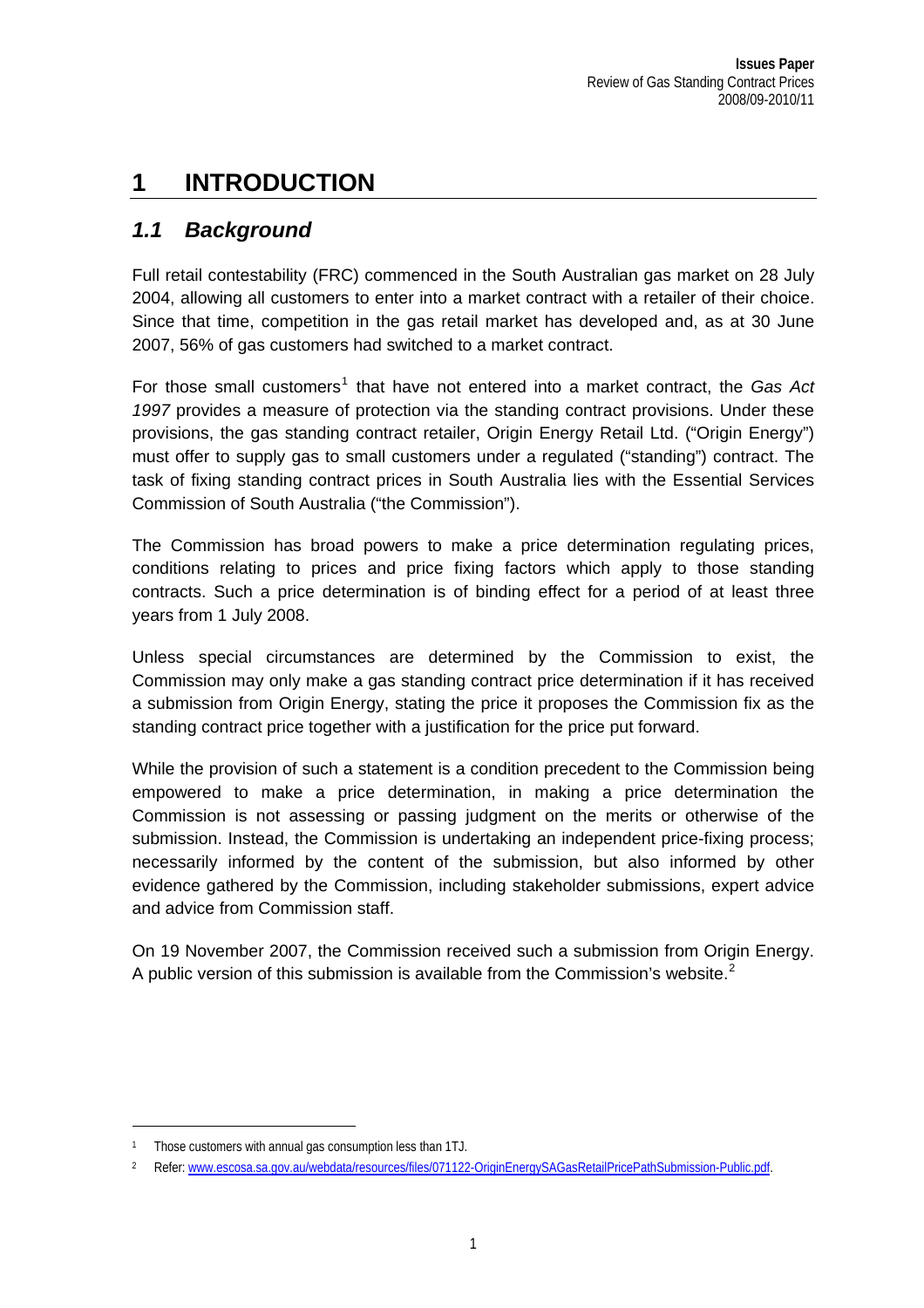<span id="page-5-0"></span>

## *1.2 Inquiry into the fixing of gas standing contract prices*

Before making a price determination, the Commission is required to undertake an Inquiry under the *Essential Services Commission Act 2002* ("the ESC Act") into the question of the appropriate price to be fixed as the gas standing contract price.

This paper is the initial document in the Commission's Inquiry into the appropriate price to be fixed as the gas standing contract price from 1 July 2008.

This paper relates to the price fixing functions of the Commission with respect to the standing contract, rather than the terms and conditions of that contract.

The purpose of this paper is to seek comments on relevant issues, to guide and inform the Commission's preparation of a Draft Inquiry Report and Draft Price Determination, to be released in March 2008.

Ultimately, the Commission must make a determination on the appropriate form of regulation and price control for Origin Energy in meeting its standing contract obligations in South Australia for the period 1 July 2008 to 30 June 2011. In doing so, the Commission will be informed by representations and submissions made by stakeholders and interested parties, the advice of specialist consultants, and work undertaken by the Commission's own staff.

This approach is similar to the approach used by the Commission during the 2005 Review and Inquiry into gas standing contract prices.<sup>[3](#page-5-1)</sup>

### *1.3 Process and consultation*

The Commission invites comment on the Origin Energy submission, on the various issues raised in this Issues Paper, and on any other matters that stakeholders consider relevant to this Inquiry.

Comments on the Origin Energy submission and this Issues Paper should be provided to the Commission by 21 December 2007. Following its consideration of these submissions, the Commission will prepare a Draft Inquiry Report & Draft Price Determination, which is expected to be released in March 2008. Following public consultation on these, the Commission will release its Final Inquiry Report & Price Determination by the end of May 2008. An indicative timetable for the Inquiry is set out below.

Details on how to make submissions are provided on the opening page of this Issues Paper.

<span id="page-5-1"></span><sup>3</sup> Documents relating to the Commission's 2005 Inquiry into gas standing contract prices are available on the Commission's website at [www.escosa.sa.gov.au/site/page.cfm?u=134&c=440.](http://www.escosa.sa.gov.au/site/page.cfm?u=134&c=440)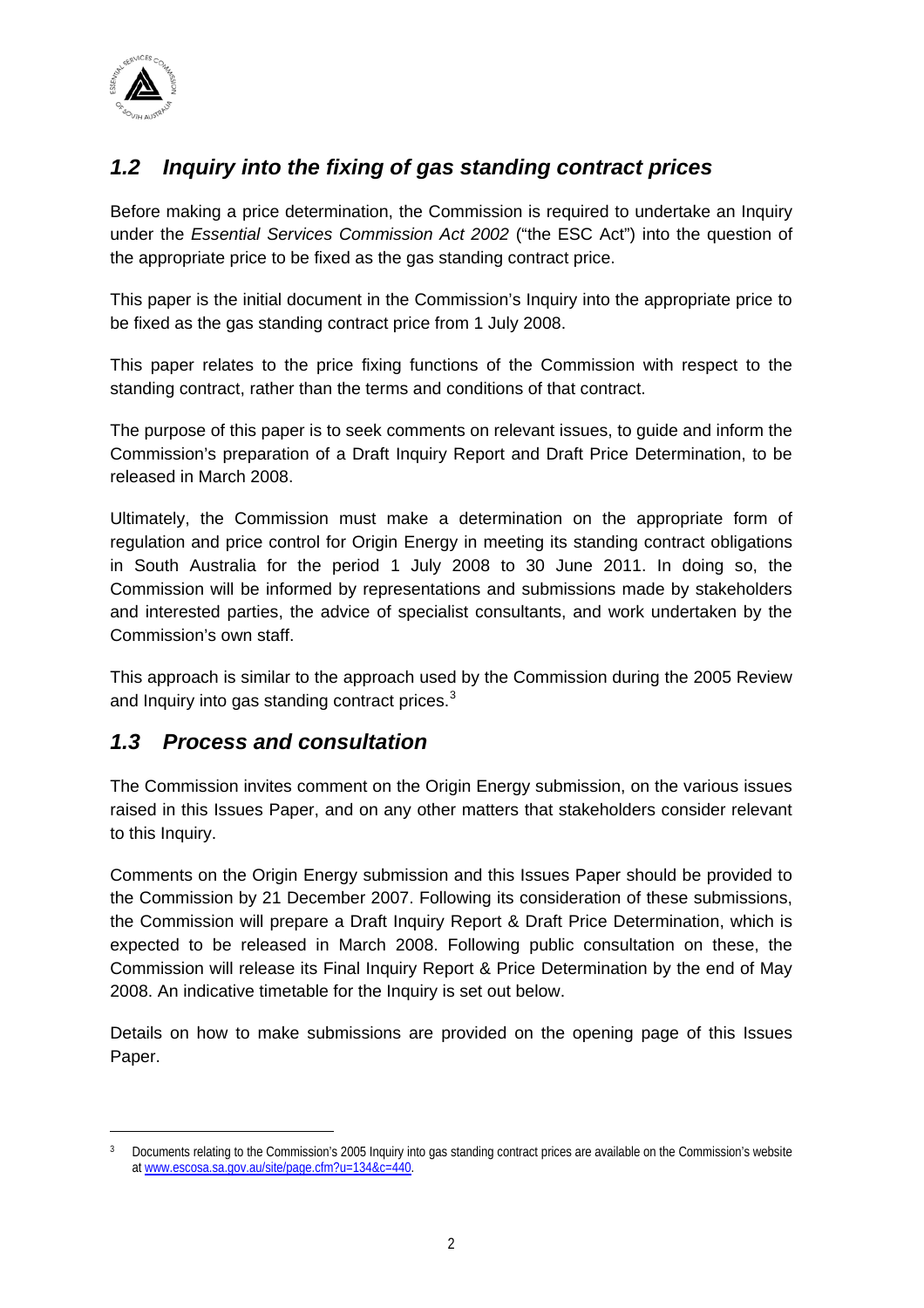| TIMFTABI F                                        |                  |  |  |  |
|---------------------------------------------------|------------------|--|--|--|
| <b>ACTION</b>                                     | B۷               |  |  |  |
| Receive Origin Energy Proposal                    | 19 November 2007 |  |  |  |
| Release Issues Paper & Origin Energy Proposal     | 22 November 2007 |  |  |  |
| 1 <sup>st</sup> round stakeholder submissions due | 21 December 2007 |  |  |  |
| Release Draft Report & Determination              | End March 2008   |  |  |  |
| 2 <sup>nd</sup> round stakeholder submissions due | End April 2008   |  |  |  |
| Release Final Report & Determination              | End May 2008     |  |  |  |
| Determination takes effect                        | 1 July 2008      |  |  |  |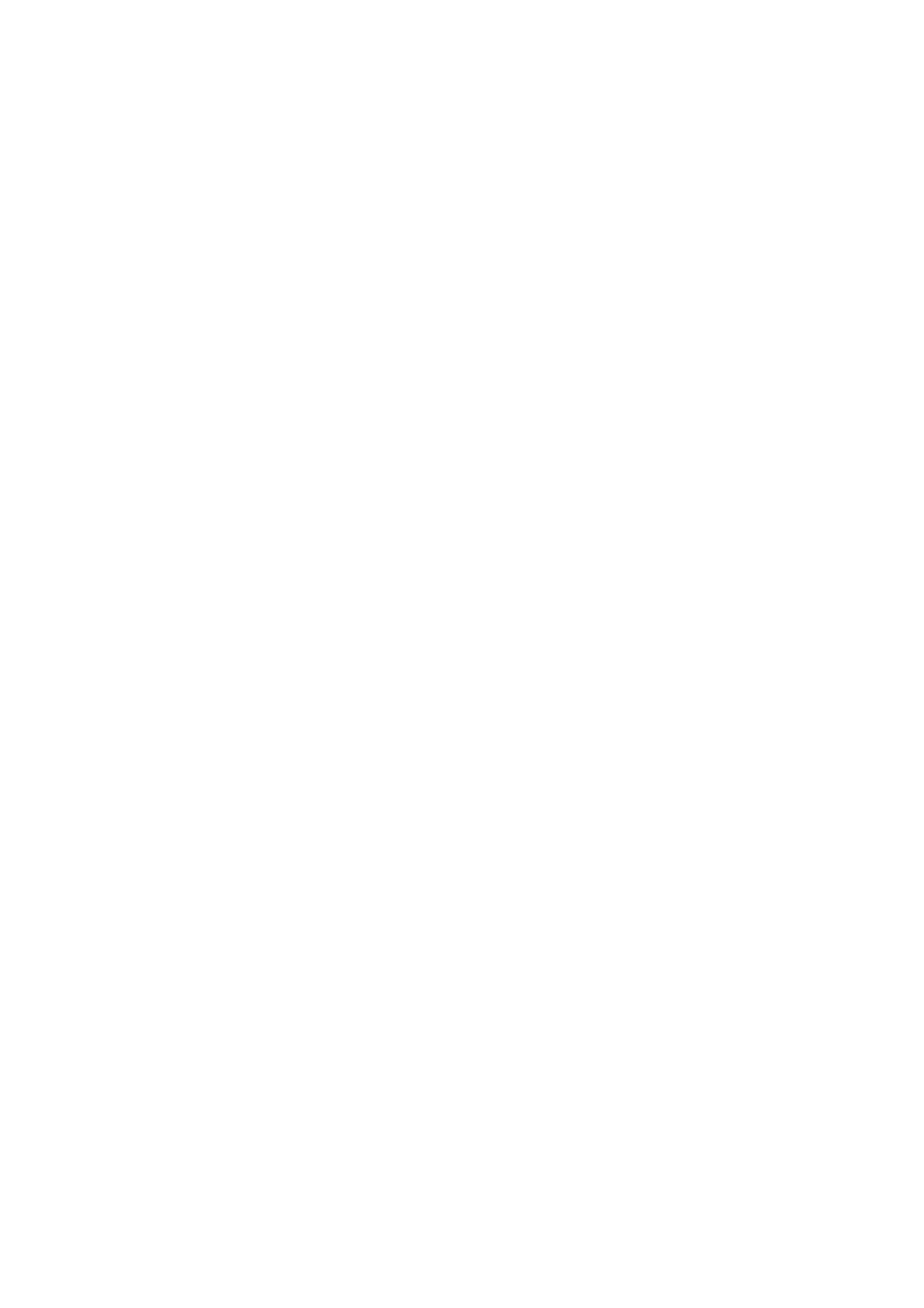# <span id="page-8-0"></span>**2 OBJECTIVES OF THE REVIEW**

### *2.1 Objectives of the Commission*

The Commission is a statutory body, with its powers and functions limited to those granted to it by Parliament through the ESC Act.

Section 5 of the ESC Act sets out the particular functions of the Commission. Section 5(1)(a) specifies that one such function is "to regulate prices and perform licensing and other functions under relevant industry regulation Acts" – the *Gas Act 1997* ("Gas Act") has been declared for this purpose.

When the Commission is undertaking a function within its overall responsibilities, it must have regard to specific objectives as set out in legislation. Section 6(1) of the ESC Act sets out the core set of objectives to which the Commission must have regard:

- *6 (1) In performing the Commission's functions, the Commission must:* 
	- *(a) have as its primary objective protection of the long term interests of South Australian consumers with respect to the price, quality and reliability of essential services; and*
	- *(b) at the same time, have regard to the need to:* 
		- *(i) promote competitive and fair market conduct; and*
		- *(ii) prevent misuse of monopoly or market power; and*
		- *(iii) facilitate entry into relevant markets; and*
		- *(iv) promote economic efficiency; and*
		- *(v) ensure consumers benefit from competition and efficiency; and*
		- *(vi) facilitate maintenance of the financial viability of regulated industries and the incentive for long term investment; and*
		- *(vii) promote consistency in regulation with other jurisdictions.*

In addition to these objectives, as the Commission is making a price determination under Part 3 of the ESC Act, it must also, under Section 25(4), have regard to:

- *(a) the particular circumstances of the regulated industry and the goods and services for which the determination is being made;*
- *(b) the costs of making, producing or supplying the goods or services;*
- *(c) the costs of complying with laws or regulatory requirements;*
- *(d) the return on assets in the regulated industry;*
- *(e) any relevant interstate and international benchmarks for prices, costs and return on assets in comparable industries;*
- *(f) the financial implications of the determination;*
- *(g) any factors specified by a relevant industry regulation Act or by regulation under the ESC Act;*
- *(h) any other factors that the Commission considers relevant.*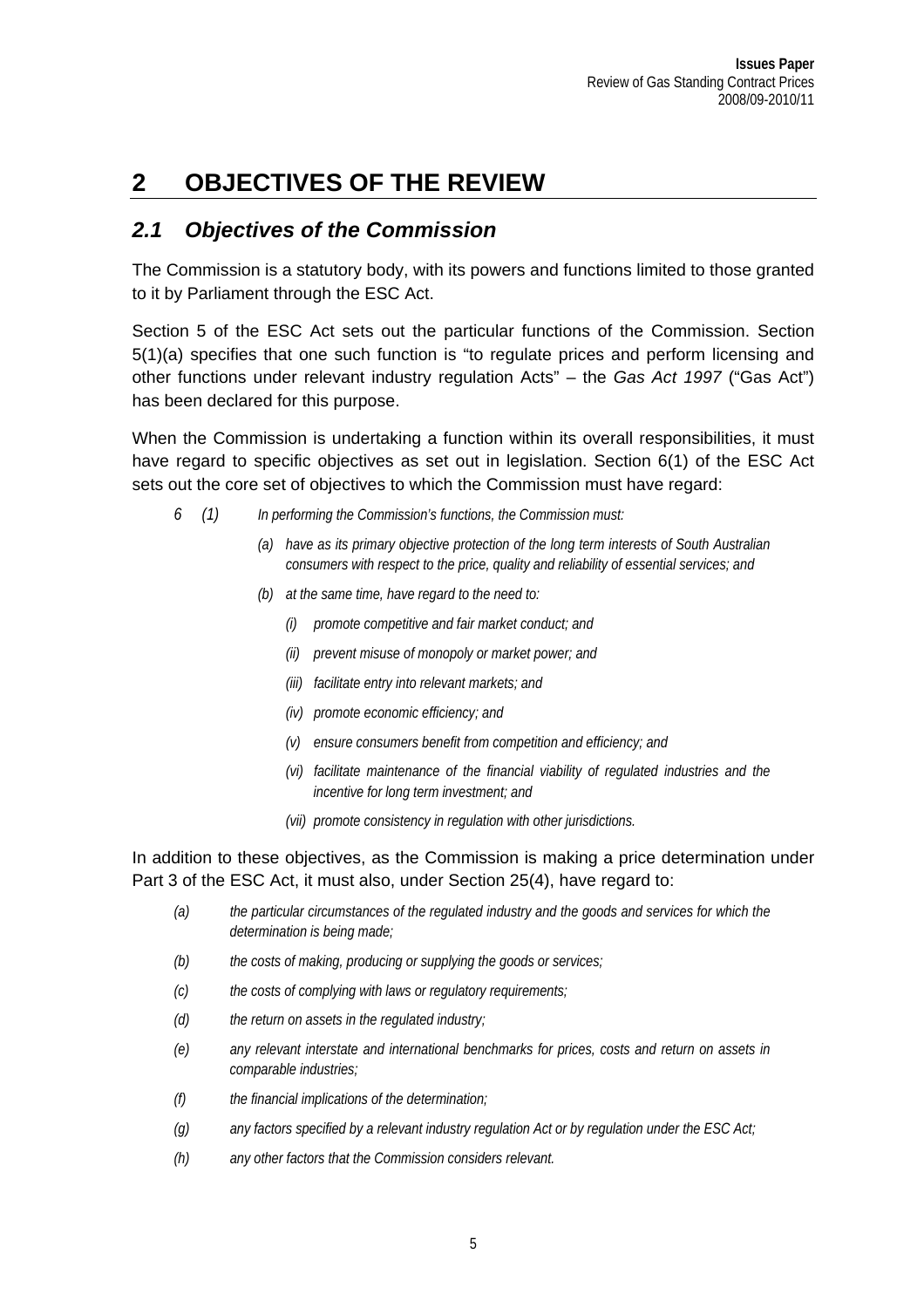

 $\overline{a}$ 

Finally, section 25(5) of the ESC Act requires the Commission, in making a price determination, to ensure that wherever possible the benefits of regulation outweigh the costs and that the decision it makes clearly articulates any trade-off between costs and service standards.<sup>[4](#page-9-0)</sup>

<span id="page-9-0"></span><sup>4</sup> It is to be noted that sections 25(3), (4) and (5) are expressed to be "subject to" the provisions of the Gas Act, such that to the extent a consideration of the "order" of factors is required, it is clear that the ESC Act section 6 factors are paramount, followed by any factors specified in the Gas Act and the matters specified in sections 25(3), (4) and (5) are final considerations. It is for this reason that the Commission does not have the full range of price regulatory options in section 25(3) available to it in this case – the Gas Act (section 34A) requires the Commission to "fix" a price.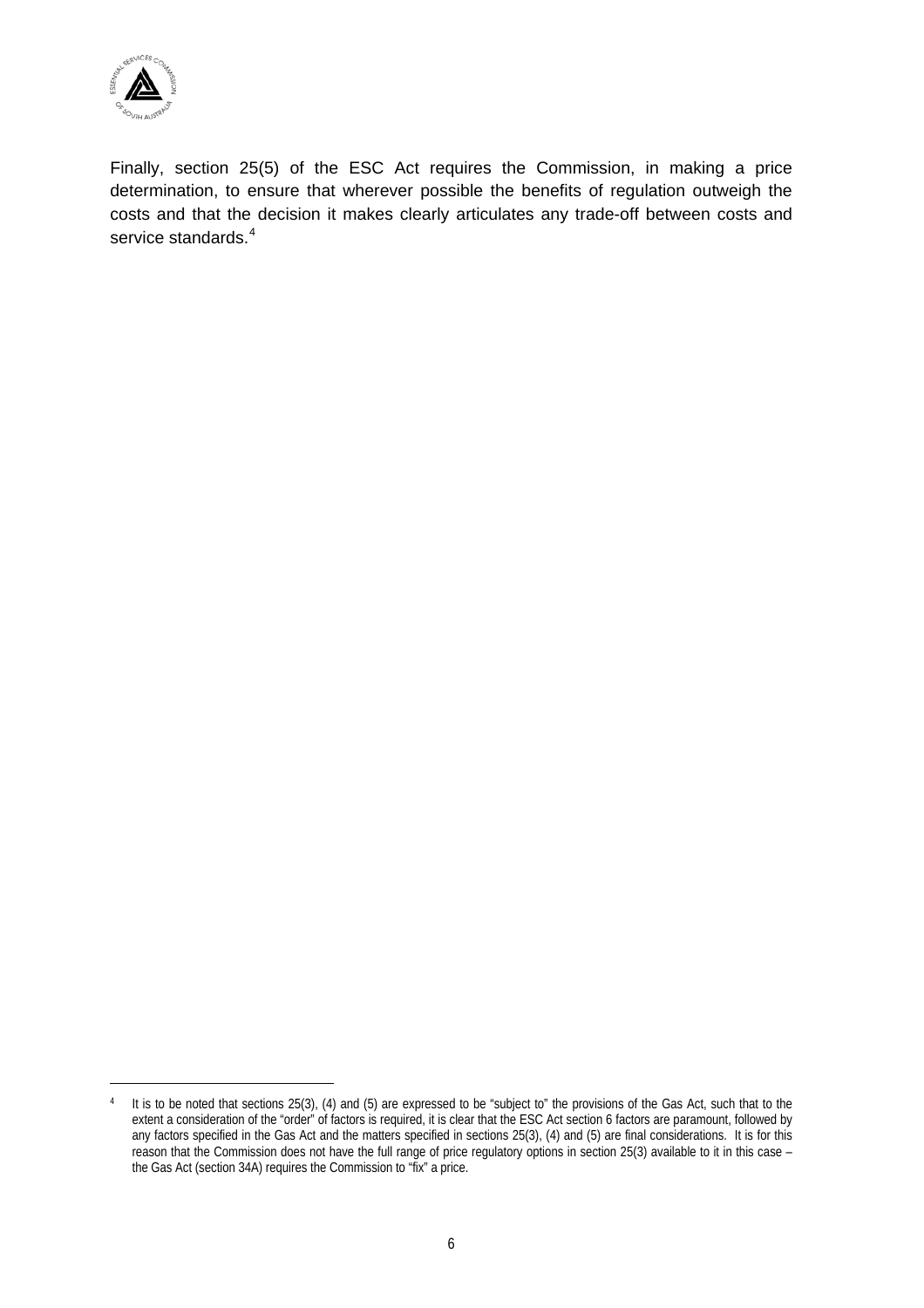# <span id="page-10-0"></span>**3 PREVIOUS INQUIRY**

The Commission's first Inquiry into gas standing contract prices was conducted in 2005 and led to the making of a Price Determination that established a three-year gas standing contract price path commencing 1 July 2005. Prior to this Price Determination, the Minister for Energy was responsible for setting gas standing contract prices in SA.

In its 2005 Inquiry, the Commission employed a cost-based "building block" approach to reviewing gas standing contract prices, whereby it sought to determine the prudent costs that should be incurred by a gas retailer in meeting the obligations of the standing contract retailer in South Australia. The Commission focused on the prudent costs that were within the control of the standing contract retailer, namely:

- (i) Wholesale cost of gas purchases;
- (ii) Transmission charges by pipeline operators;
- (iii) Retailer operating costs; and
- (iv) Retail margin.

Gas distribution charges also form part of the gas standing contract price, but these charges are not within the control of Origin Energy and are separately regulated. Therefore, the Commission treated these charges as a cost pass-through to standing contract customers.

The Commission determined that the following costs represented a realistic estimate of efficient charges for the three-year period of the price path commencing 1 July 2005:

| <b>COST COMPONENT</b>                                                 | <b>CUSTOMER TYPE</b> | 2005/06 | 2006/07 | 2007/08 |
|-----------------------------------------------------------------------|----------------------|---------|---------|---------|
| Cost of Gas (\$/GJ)                                                   | Residential          | 3.54    | 3.64    | 3.68    |
|                                                                       | <b>Business</b>      | 3.30    | 3.36    | 3.40    |
| Transmission Costs (\$/GJ)                                            | Residential          | 1.48    | 1.61    | 1.61    |
| (weighted average of 5 regions)                                       | <b>Business</b>      | 1.02    | 1.12    | 1.12    |
| Retail Operating Costs (\$/customer p.a.)<br>(inclusive of FRC costs) | All                  | 90.26   | 91.69   | 93.14   |

*Summary of the Commission's decisions on retailer controllable costs 2005/06 – 2007/08 (GST exclusive in December 2005 prices)* 

The Commission also determined that the retail margin should be set at a fixed percentage (10%) of the total of these controllable costs.

Having determined these controllable costs, the Commission calculated the aggregate annual revenues during the price path period that would be required to recover these costs. The Commission determined that it would utilise a CPI-X form of regulation,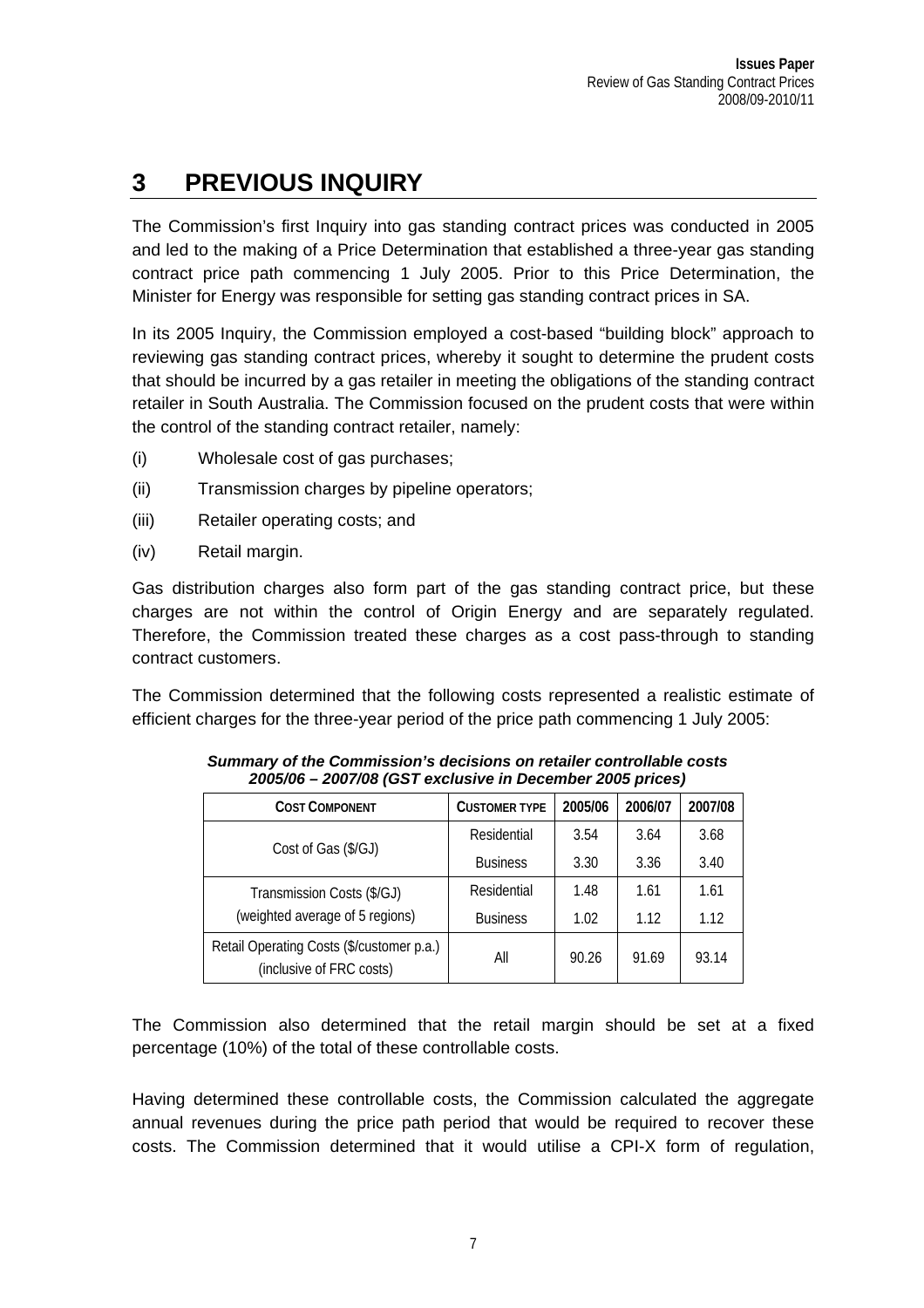

applying an average revenue control, which would cap the amount of revenue per GJ sold on an annual basis. The 2005/06 average revenue control allowed the standing contract retailer to earn a maximum of \$9.857/GJ for residential standing contract customers and \$5.575/GJ for Small and Medium Enterprise (SME) standing contract customers. These amounts were allowed to increase during each subsequent year of the price path period by CPI + X (with an X-factor for residential customers of 2.50% and 0% for SMEs).

In addition to this primary control, the Commission determined that a secondary control should exist to limit the extent to which any individual gas standing contract tariff can increase each year. This "rebalancing control" was set such that the charge at any level of annual consumption for each "retailer tariff" could not increase by more than CPI + 7% for residential customers, and CPI + 5% for SME customers each year.

The Commission acknowledged the potential for unforeseen events to occur during the price path period, which could see the standing contract retailer incur materially different costs to those forecast and for which standing contract prices should be adjusted as a consequence. The Commission determined that it would allow for the pass-through to consumers of any material changes in costs arising from the following events:

- $\triangle$  a change in taxes event;
- $\triangle$  a regulatory reset event;

- ▲ a transmission costs event; and
- $\blacktriangle$  a Ministerial Directions event.<sup>[5](#page-11-0)</sup>

Outside of those events, the Commission determined it appropriate to rely on the provisions of the Gas Act relating to "special circumstances" as the appropriate means of dealing with circumstances where Origin Energy's costs significantly increase or decrease due to events beyond Origin Energy's control.

<span id="page-11-0"></span><sup>5</sup> The definitions of these events can be found in the Commission's 2005 Gas Standing Contract Price Determination ([www.escosa.sa.gov.au/webdata/resources/files/050628-d-GasStandingContractPriceDeterminationPartB.pdf](http://www.escosa.sa.gov.au/webdata/resources/files/050628-d-GasStandingContractPriceDeterminationPartB.pdf)).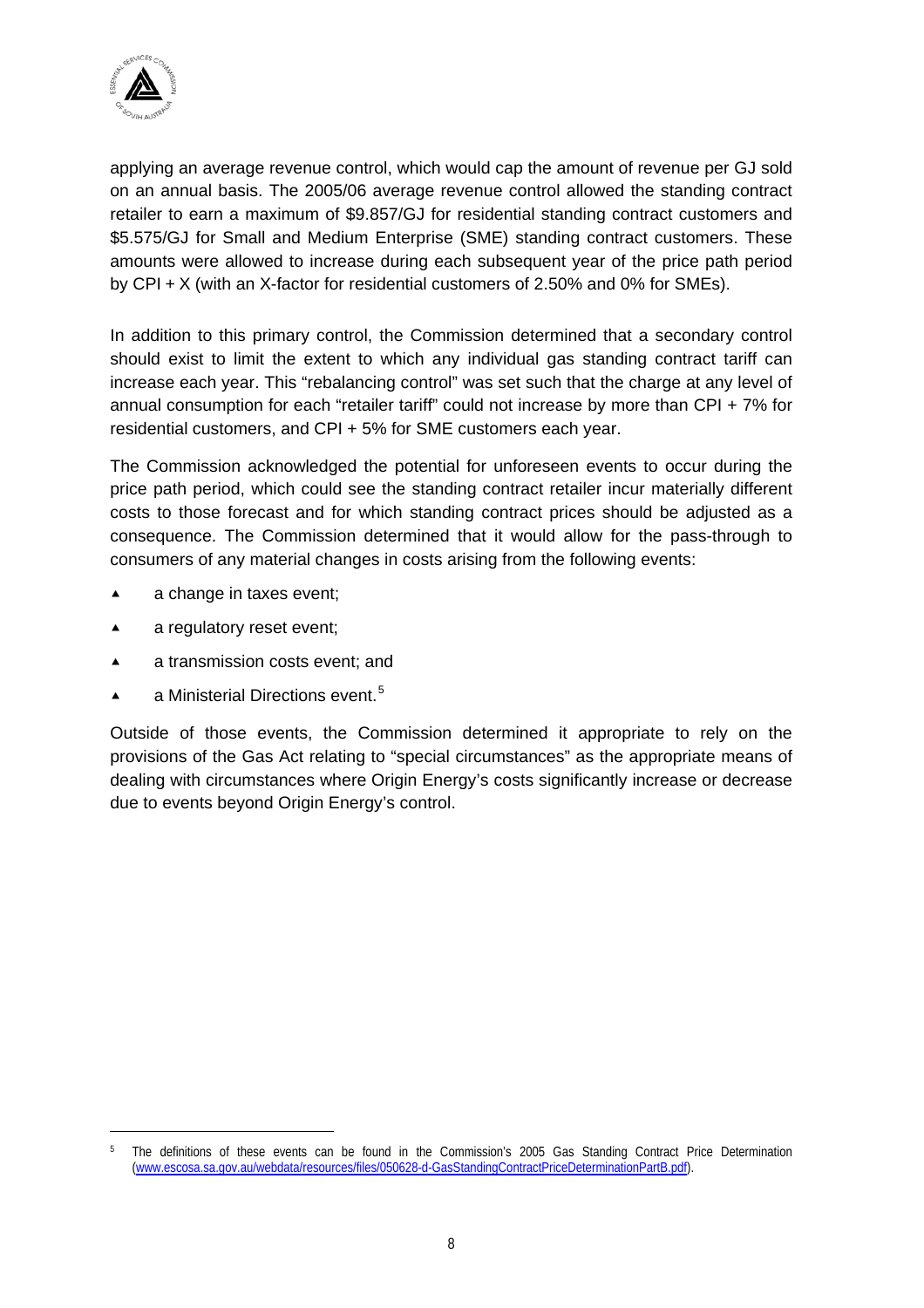# <span id="page-12-0"></span>**4 MARKET DEVELOPMENTS SINCE 2005**

### *4.1 Gas retail market developments*

The 2005 Inquiry into gas standing contract prices was undertaken at a time when FRC had just commenced, and the vast majority of small customers in SA were still taking gas supply under the standing contract.

Since that time, retail competition has advanced, so that now less than half of all small customers in South Australia take supply from Origin Energy under the standing contract. Most small customers have moved to market contracts and the rate of switching is remaining steady.

Based on the Commission's monitoring of the energy retail market, the leading indicators of competition reveal that:

- as at 30 June 2007, there were 8 retailers licensed to sell gas in SA, 7 of which were also licensed to sell electricity. Twelve months prior to this date, there were 5 licensed gas retailers in SA;
- $\triangle$  there were approximately 5,600 customer transfers per month between gas suppliers in 2006/07, up 21% from 2005/06 (Origin Energy reports an average residential churn rate of 26% through 05/06 and 06/07); and
- ▲ 56% of small customers were taking supply under a market offer as at 30 June 2007, compared to 39% as at 30 June 200[6](#page-12-1). $6$

In early 2007, the Commission engaged NERA Economic Consulting (NERA) to conduct a study on the effectiveness of competition in the SA electricity and gas retail markets. Among other things, the study concluded that the gas retail market was well on the way to becoming effectively competitive, although competition was still lacking in regional areas.<sup>[7](#page-12-2)</sup> NERA found that the most likely barrier to competition outside of metropolitan Adelaide was the ability for new entrant retailers to obtain transmission pipeline capacity for pipeline laterals running off the Moomba to Adelaide pipeline. Much of this capacity is controlled by the standing contract retailer, Origin Energy.

A similar review of the effectiveness of energy retail competition in SA will be conducted by the Australian Energy Market Commission in 2008. This review will be completed after the Commission has concluded its Inquiry into gas standing contract prices.

 $\overline{a}$ 

<span id="page-12-1"></span>The total number of small customers in the gas market is around 372,000, of which 365,000 are residential and 7000 SME (approximately).

<span id="page-12-2"></span><sup>7</sup> NERA Economic Consulting, *Review of the Effectiveness of Energy Retail Market Competition in South Australia: Phase 2 Report for ESCOSA*, June 2007, p. 87-88 (available at [www.escosa.sa.gov.au/webdata/resources/files/070614-R-](http://www.escosa.sa.gov.au/webdata/resources/files/070614-R-Phase2ReviewERMC.pdf)[Phase2ReviewERMC.pdf](http://www.escosa.sa.gov.au/webdata/resources/files/070614-R-Phase2ReviewERMC.pdf)).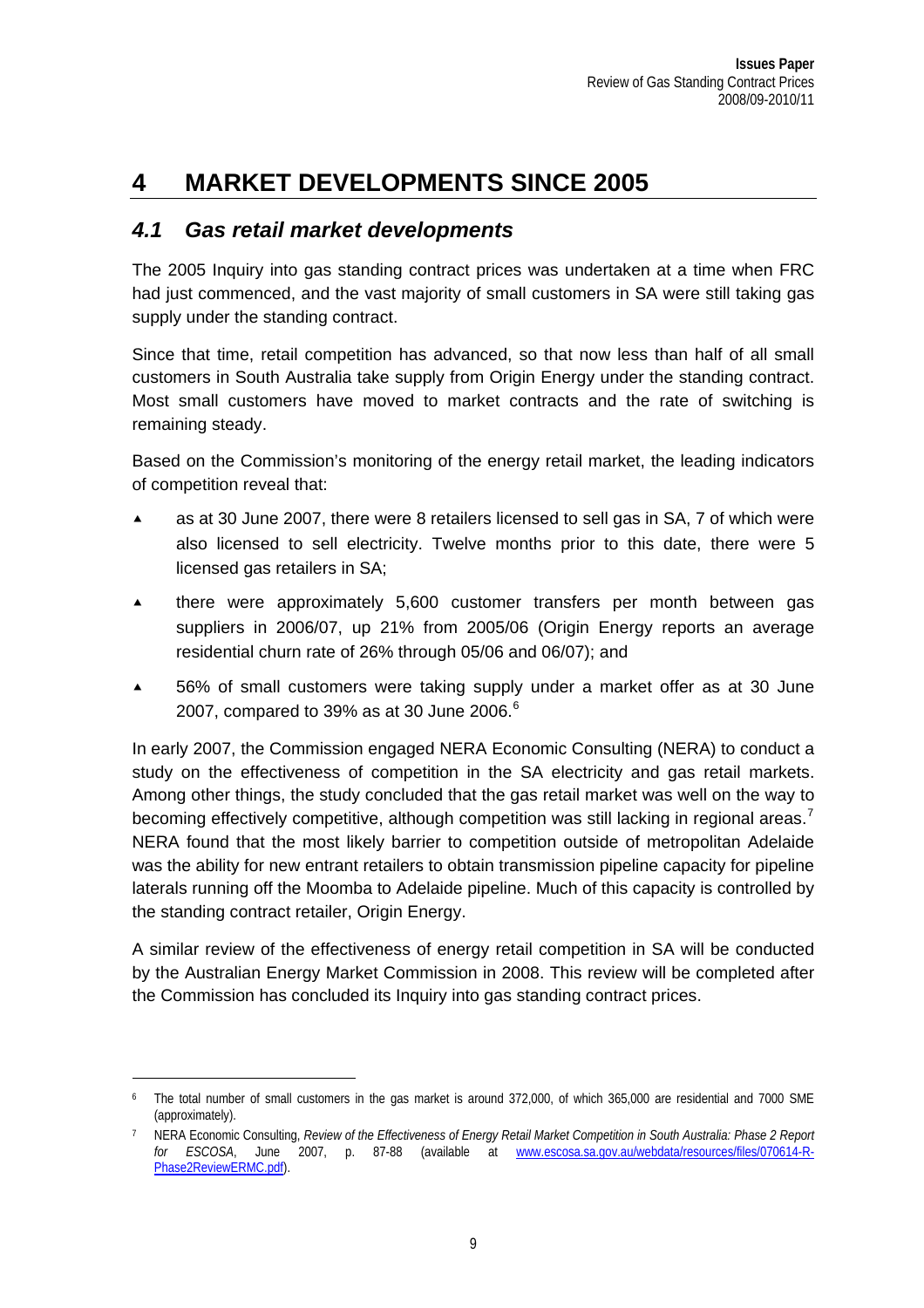<span id="page-13-0"></span>

Irrespective of any conclusions drawn on the status of competition, the Commission observes that it is obliged by the Gas Act to fix gas standing contract prices for at least a further 3 years from 1 July 2008. If no price is fixed, the standing contract price which will apply at 1 July 200[8](#page-13-1) is the price set by the Minister for Energy as at 31 December 2002.<sup>8</sup> There is no other mechanism by which gas standing contract prices may be set.

### *4.2 Gas retail prices*

As noted in Chapter 3, the price path for the July 2005 to June 2008 period sets an average revenue control. Actual tariff movements are subject to this control, but there is scope for some rebalancing within and across tariffs, which means that movements need not be uniform between the different parts of a tariff.

<span id="page-13-2"></span>[Table 4.1](#page-13-2) sets out the retail part (i.e. not including network charges) of the residential standing contract tariff movements that have resulted from pricing decisions determined from 1 July 2003 to 30 June 2008 in both nominal and real terms.

|                                                                                                                                          | 2003/04 | 2004/05 | 2005/06 | 2006/07 | 2007/08 |  |
|------------------------------------------------------------------------------------------------------------------------------------------|---------|---------|---------|---------|---------|--|
|                                                                                                                                          |         |         |         |         |         |  |
| Origin Energy Retail Residential Tariffs (GST Exclusive, \$2007)                                                                         |         |         |         |         |         |  |
| Supply Charge \$/QTR                                                                                                                     | 6.30    | 12.36   | 15.66   | 16.70   | 17.35   |  |
| First 4500 MJ (c/MJ)                                                                                                                     | 0.79    | 0.80    | 0.81    | 0.81    | 0.84    |  |
| Additional MJ (c/MJ)                                                                                                                     | 0.68    | 0.69    | 0.70    | 0.72    | 0.74    |  |
| Origin Energy Retail Residential Tariffs (GST Exclusive, \$ Nominal)<br>17.35<br>Supply Charge \$/QTR<br>5.73<br>14.84<br>11.44<br>16.30 |         |         |         |         |         |  |
| First 4500 MJ (c/MJ)                                                                                                                     | 0.72    | 0.74    | 0.77    | 0.79    | 0.84    |  |
|                                                                                                                                          | 0.62    | 0.64    | 0.67    | 0.70    |         |  |

*Table 4.1: Residential gas retail tariffs* 

Since 2003/04, there has been an increase in the typical real residential annual gas bill of about 11.1%, which equates to a real increase of around \$56. [Figure 4-1](#page-14-0) below shows how changes to the standing contract price have affected a typical annual residential bill (consumption of 24,000 MJ) for the period 2003/04 to 2007/08. These price trends are expressed in real dollars, removing the effect of inflation.

 $\overline{a}$ 

<span id="page-13-1"></span>Gas Act, S.34A(6)(b)(ii)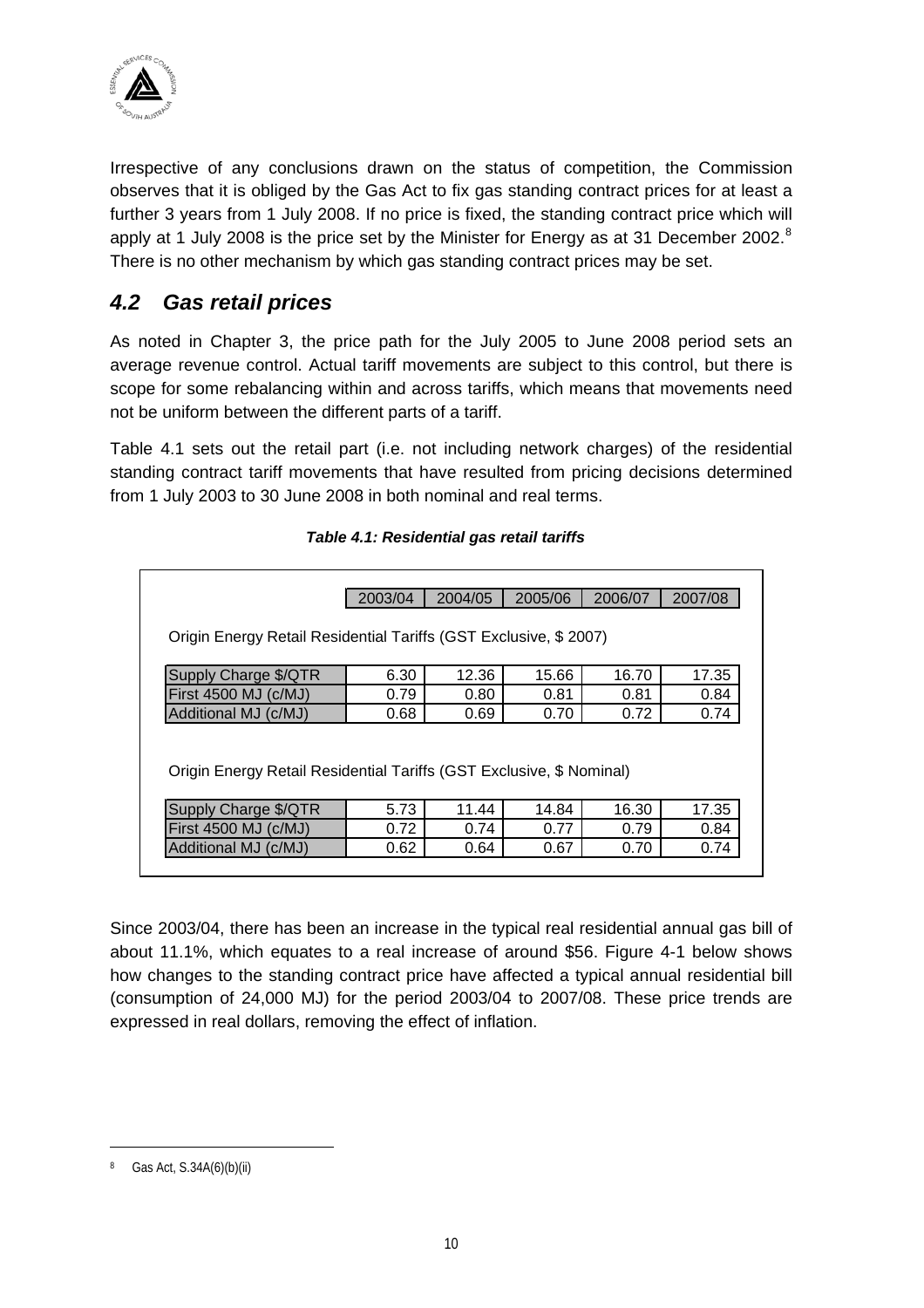<span id="page-14-0"></span>

*Figure 4-1: Typical Standing Contract Annual Residential Bill (24,000 MJ per year, GST exclusive - \$Mar '08)* 

Given the diverse nature of business, the use of averages for SME consumption is less meaningful than for residential consumption. However, this information is provided for a small business customer with annual consumption of 170,000 MJ over the same period (2003/04 to 2007/08) in [Figure 4-2](#page-14-1) below. Over this period, such a small business customer would have experienced a real price decrease of approximately 1.7%, or around \$42.

<span id="page-14-1"></span>

*Figure 4-2: Typical Standing Contract Annual Small Business Bill (170,000 MJ per year, GST exclusive - \$Mar '08)*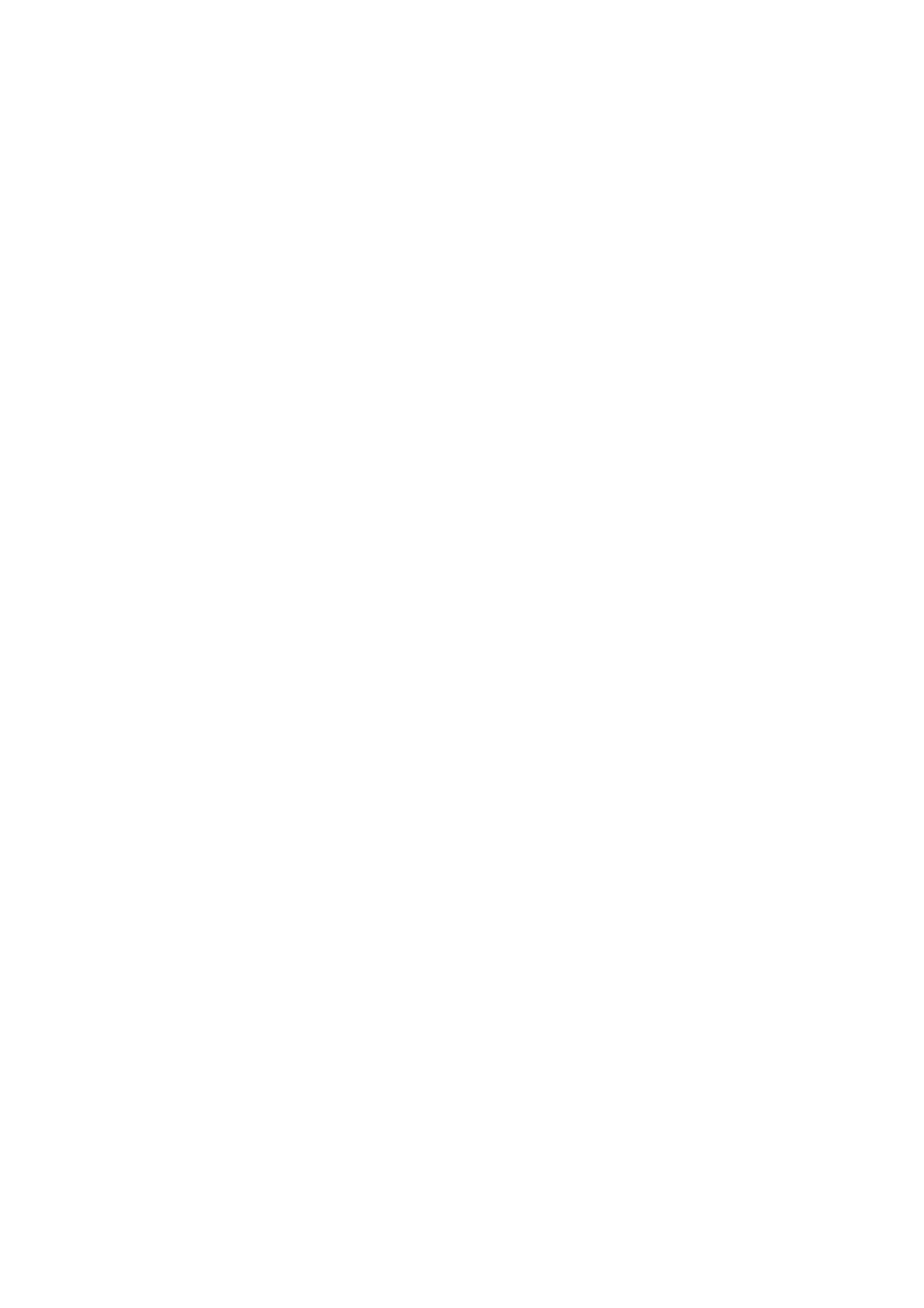# <span id="page-16-0"></span>**5 PRICE PATH ESTABLISHMENT**

This chapter discusses the various elements that the Commission will need to address in the current review.

#### **Issue for comment:**

In respect of each element outlined below the Commission invites stakeholders' views on the approaches, methodologies, data sources and options relevant to each issue, including comment on the merits of the approach that Origin Energy has included in its submission (see Chapter 6 for more details).

Stakeholders may also wish to prepare their comments in the context of the approach that the Commission adopted for the current price path period (see the 2005 Final Inquiry Report).<sup>[9](#page-16-1)</sup>

### *5.1 Form of regulation*

Section 25(3) of the ESC Act gives the Commission broad discretion with respect to the form of regulation. In this Inquiry, the Commission can consider whether any changes are warranted to the form of regulation used for the current price path period (as described in chapter 3).

There are several considerations in the selection of a form of regulation, which should cover the whole of the price path period.

General considerations include:

- Incentive effects  $-$  does the form of regulation encourage ongoing efficiencies in energy contracting, does it need to, or does it allow or invite cost increases or cost laxity?
- **Example 2** Regulatory risk what risks are there of the price path over- or under-estimating prudent prices, how are those risks allocated, to whom are they allocated, and are they allocated to the party best able to manage the risks? What are the consequences for retail competition of setting prices too high or too low?
- Administrative costs does the form of regulation strike a sensible balance between accuracy and complexity? Some forms of regulation can involve intricate and sophisticated mechanisms designed to achieve desired effects, but end up requiring so much effort, information, and hence cost, to administer that the benefits are wiped out.

<span id="page-16-1"></span><sup>9</sup> The 2005 Final Inquiry Report is available at [www.escosa.sa.gov.au/webdata/resources/files/050628-](http://www.escosa.sa.gov.au/webdata/resources/files/050628-GasStandingContractPricePathFinalInqReport.pdf) [GasStandingContractPricePathFinalInqReport.pdf](http://www.escosa.sa.gov.au/webdata/resources/files/050628-GasStandingContractPricePathFinalInqReport.pdf).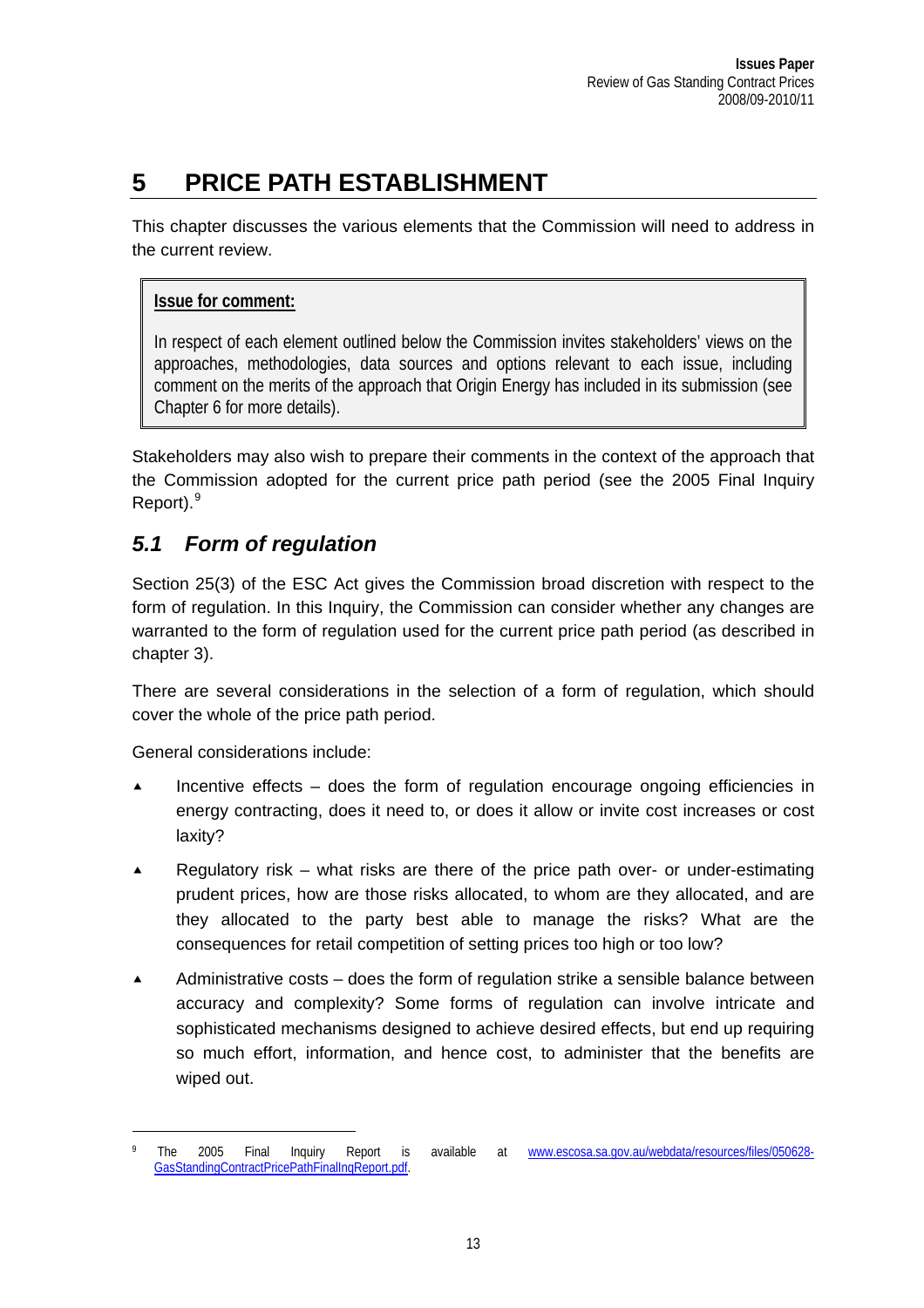<span id="page-17-0"></span>

Robustness – can the form of regulation cope with unforeseen circumstances and unexpected events? Robustness can be achieved by flexible forms of regulation, or can be built in to otherwise stricter forms of regulation by way of pass through mechanisms, re-opening provisions and adjustment mechanisms.

In determining the appropriate form of regulation, the Commission will also have regard to:

- forms of regulation selected in other jurisdictions (e.g. Victoria and NSW);
- $\triangle$  the views put forward by the various stakeholders (in particular consumers, Origin Energy and other retailers);
- $\triangle$  compliance costs that will be imposed on the retailer;
- $\blacktriangle$  the administrative and monitoring costs that will be incurred by the Commission; and
- $\triangle$  the current forms of regulation determined for gas and electricity standing contract prices in South Australia, which includes an average revenue control allowing for CPI-X adjustments each year, together with side constraints to prevent large changes to individual tariffs.

### *5.2 Building block approach*

The Commission's existing gas standing contract price determination, along with the previous analysis of gas retail prices undertaken for the Minister for Energy, used a building block approach to build up gas prices from their component parts, using actual costs where available, as well as benchmarking costs where this was more appropriate.

While the Commission expects to use this same approach for the current Inquiry, it is open to suggestions from stakeholders on alternative approaches to reviewing and setting a gas price path for the next three years. It therefore encourages stakeholders who have views on alternative approaches to make a submission to the Commission, so that it can decide if these other approaches can complement or indeed replace the building block methodology.

#### **5.2.1 Prudent costs**

In its previous gas standing contract price determination, the Commission placed emphasis on a determination of the costs that a "prudent" retailer would incur in meeting the standing contract obligations.

"Prudent costs" in this context are taken to be the costs incurred by an efficient retailer acting efficiently in accordance with good industry practice, to achieve the lowest sustainable cost of delivering the service, taking into account the circumstances and obligations imposed on the incumbent retailer. The Commission supported this approach in preference to sole reliance upon an "actual" cost methodology, as it believed the latter approach would encourage inefficiencies (in that actual costs could be passed through, no matter how inefficient).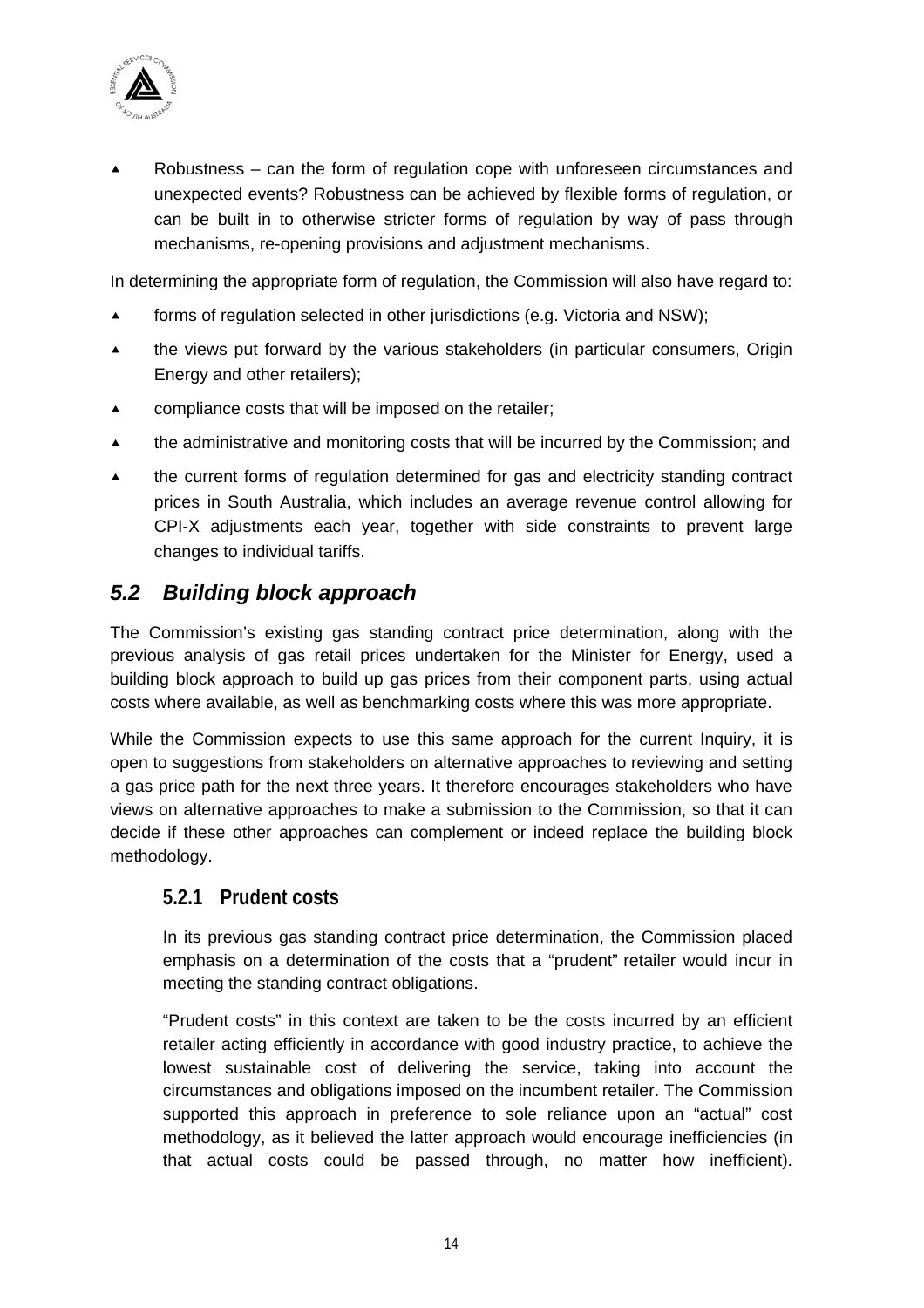<span id="page-18-0"></span>Nevertheless, it has also investigated actual costs incurred by entities and taken these into account in price determinations as a check and balance measure.

The issue of actual versus prudent costs is an important one for this gas standing contract price path determination. As noted above, it is also important to ensure Origin Energy has the correct incentives to minimise customer costs.

#### **5.2.2 Re-opening of Price Path**

Setting prices for a period of at least three years ahead requires forecasting of several cost factors – some of which are uncertain even if actual costs are used.

The nature of the gas market is such that these forecasts tend to have a lesser impact on retailer profitability than is the case in electricity.

For example, gas contracts typically allow variations in the amount of gas that is delivered each day and each year. Thus, errors in forecasting demand (within reason) are less of an issue than in electricity wholesale purchasing. (See the following section for a discussion of gas demand issues in particular).

There is little in the way of short-term (potentially highly volatile) pricing of gas as compared to the National Electricity Market (NEM) for electricity (noting that this might change if certain designs for a gas spot market were to be introduced into South Australia). Therefore, errors in forecasts of spot or contract prices should have narrower error bands than for electricity.

Assumptions relating to churn (movement of customers towards market contracts either with the incumbent or a new entrant) will also be required, in order to assess the costs of the incumbent.

Although there are risks and uncertainties involved in a minimum three-year price path, these should be lower than in the case of electricity, and hence it is likely that fewer re-openings of decisions, if any, might be required.

The Commission also notes that the statutory scheme for the establishment of the standing contract gas retail price path, envisages that the Commission may make a new price determination sooner than the expiry of the three-year price path if the Commission determines that special circumstances exist.

### **5.2.3 Tariff Rebalancing**

The Commission understands that, historically, retail gas prices in SA have contained significant cross-subsidies between different customer classes; with business customers generally paying prices that covered more than their costs, while residential customers paid prices that ignored some costs (and were paid for by other customers). Many of these cross-subsidies have been unwound over recent years and the Commission understands that few, if any, remain.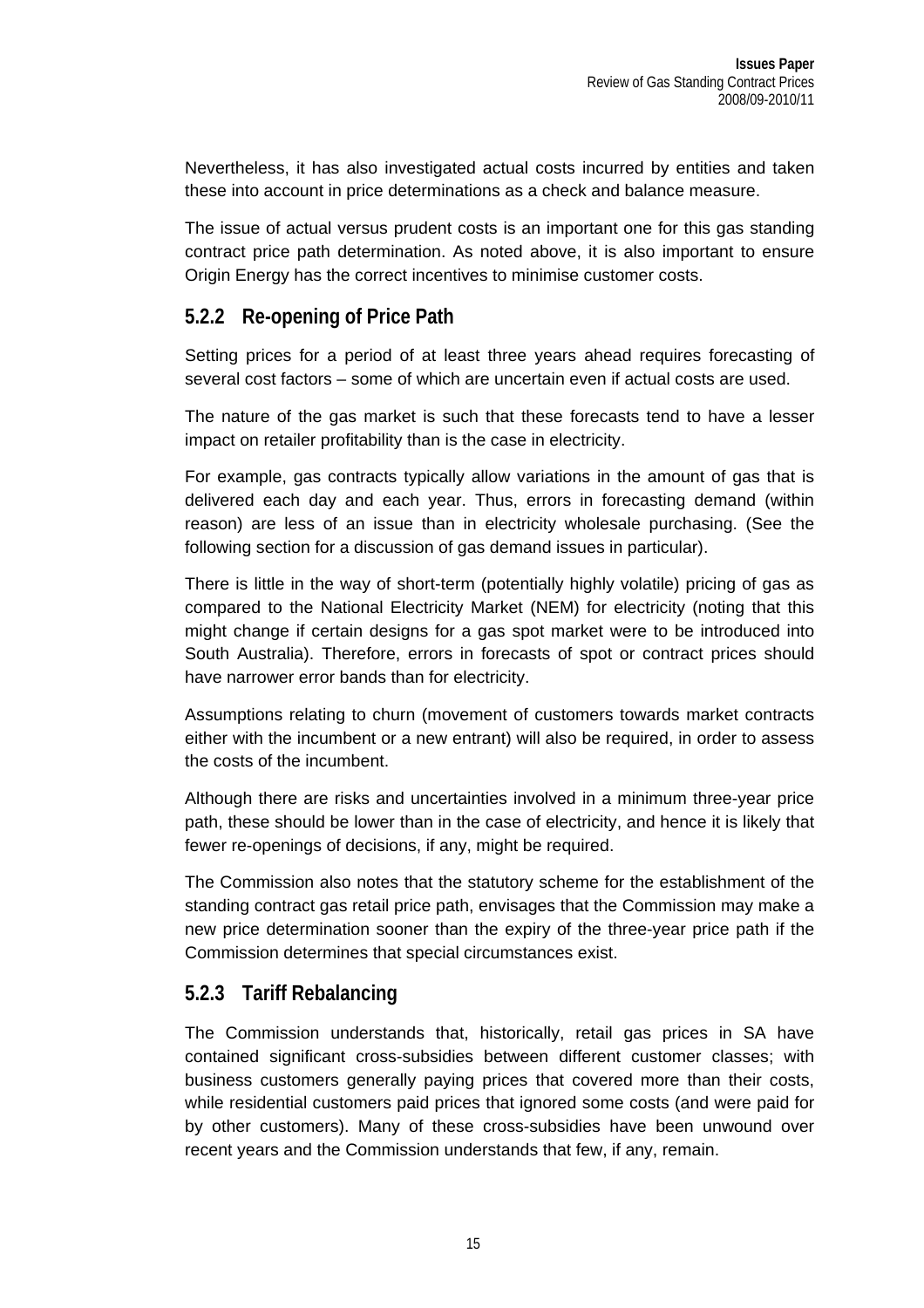<span id="page-19-0"></span>

### **5.2.4 Customer and demand assumptions**

The level of demand is a factor (although less so than in electricity) that can affect the wholesale price of gas. Intertemporal demand profiles are important in the gas industry, as the Commission understands that the structure of gas contracts is typically not sufficiently flexible to meet the peak winter demand requirements of households. This is an important technology difference – with electricity, where generating capacity must match (or exceed) demand at all hours of the day compared to gas where only daily requirements need to be met.

As a result, gas retailers must manage the winter peak in other ways – by using short-term storage in line-pack in transmission lines, or other storage, or purchasing a higher "MDQ" allocation from other parties – essentially an option for peaking gas.

Thus, while the peakiness of the gas winter peak does have a direct impact on retailer costs, the volatility in demand is a daily rather than an hourly issue and there are more physical solutions to manage the peak than there are in electricity (since gas, unlike electricity, can be stored).

One area that may require consideration is that of competitive churn, particularly if the prices are structured in a manner that makes some customers more profitable than others, so that Origin Energy's overall margin could be negatively impacted by losing a small number of profitable customers. This is particularly true for the recovery of sunk costs (such as those related to the introduction of FRC) that are fixed and are currently being recovered over all customers.

In establishing a price path, consideration will be given to how the demand profile might change over the period of the price path and how this might affect decisions about the MDQ that is purchased.

### **5.2.5 Building Block components**

#### *Cost of wholesale gas*

Wholesale gas costs have key differences from electricity wholesale costs that can affect the desirability or practicality of determining the relevant wholesale cost component. These are summarised below: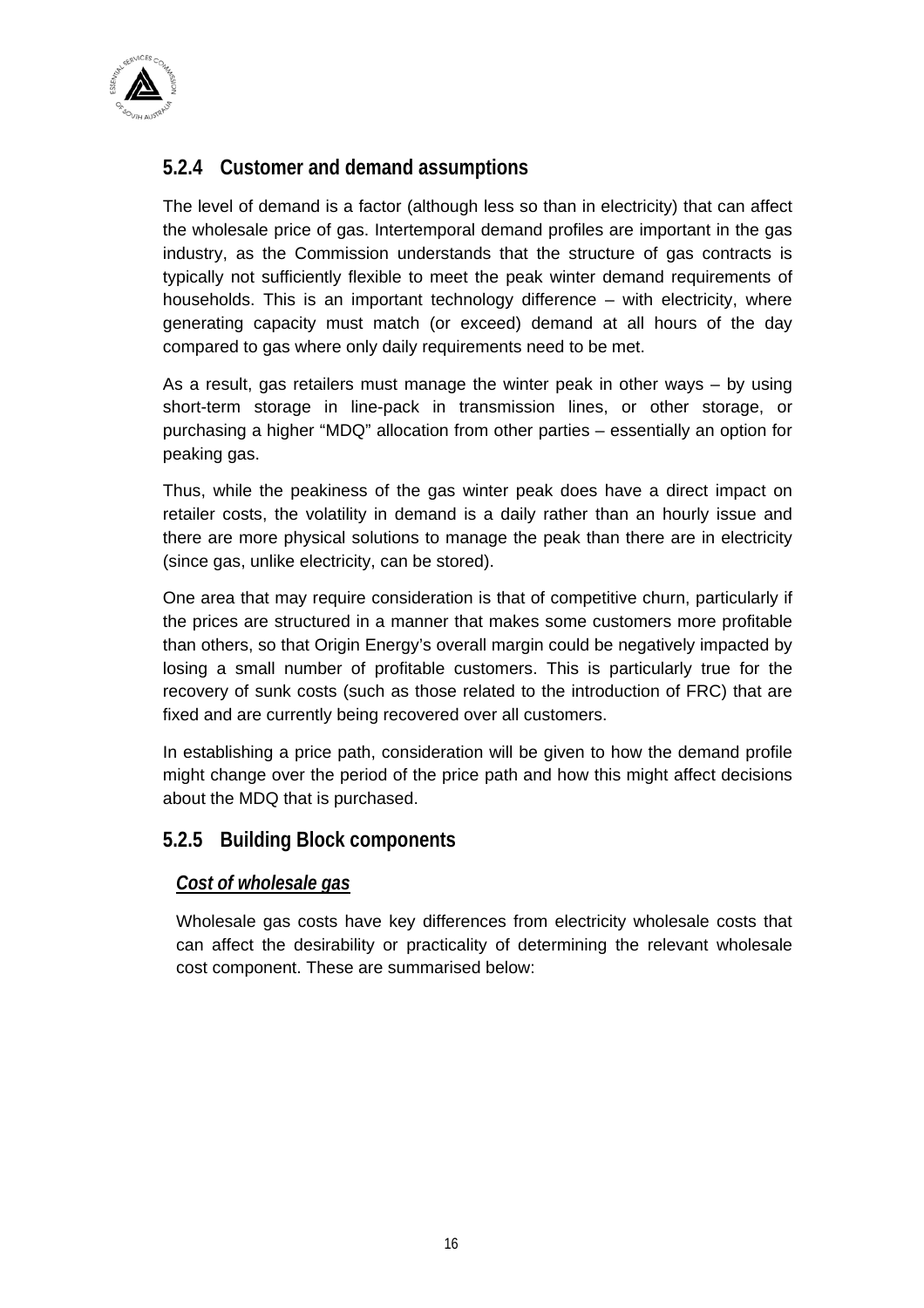**CONTRACT TERM** Gas is typically purchased on long-term contracts often around 20 years in duration.

- **SPOT MARKET** Although there is some potential to purchase additional gas on a 'spot' basis (using, for example, the Victorian gas market and shipping the gas to South Australia), there is no established spot market for gas in South Australia and no spot market price.
- **MARKET PRICES** Gas contract prices are generally strictly confidential. There are no public benchmarks highlighting an appropriate "market price" for gas.
- **CONTRACT FLEXIBILITY** Gas contracts allow for different delivery volumes on different days, and to some extent different years. Depending on the exact nature of the contract, therefore, the average price of gas to a Retailer is generally less sensitive to demand than in electricity where there is a relatively strong correlation between price and demand.
- HAULAGE Entry and exit from the gas market is complicated by the need to secure firm haulage rights to ship gas from a particular supply location to the market (essentially Adelaide<sup>[10](#page-20-0)</sup>).

The absence of an open and transparent gas market, together with the complexities of hauling gas from various locations, makes it difficult to determine what wholesale gas purchases a "prudent" retailer should make.

In its 2005 Inquiry into gas standing contract prices, the Commission decided to adopt a pragmatic approach to determining prudent costs, whereby the Commission accepted the Minister for Energy's approved 2004/05 gas supply costs as being prudent, and focussed its assessment on any proposed changes to these costs and whether these changes were reasonable. This approach was considered less intrusive than an "actual cost" approach and avoided having to second-guess Origin Energy's past contracting strategy, particularly given that some of its contracts were entered into many years earlier in a very different operating environment.

Origin Energy's proposal incorporates significant increases in gas costs reflecting recent experience in gas contracts in the south-eastern Australian market.

#### *Transmission costs*

The gas transmission cost component of the gas supply chain relates to the pipeline systems used to transport gas from production facilities to the distribution systems that supply metropolitan areas – the Moomba to Adelaide Pipeline System (MAPS) and SEA Gas, $<sup>11</sup>$  $<sup>11</sup>$  $<sup>11</sup>$  together with a number of smaller lateral</sup> pipelines that transport gas to regional centres.

In the gas supply industry, gas retailers are able to negotiate transmission charges that vary with the retailer's capacity and load factor characteristics. While reference charges for a gas transmission pipeline may be set under an access

 $\overline{a}$ 

<span id="page-20-0"></span><sup>10</sup> More than 95% of the gas is supplied to Adelaide.

<span id="page-20-1"></span><sup>11</sup> Origin Energy is a part owner of the SEA Gas pipeline (together with SPI and International Power) and has entered into fixed price transmission contracts to secure stable returns and cash flows to the asset owners.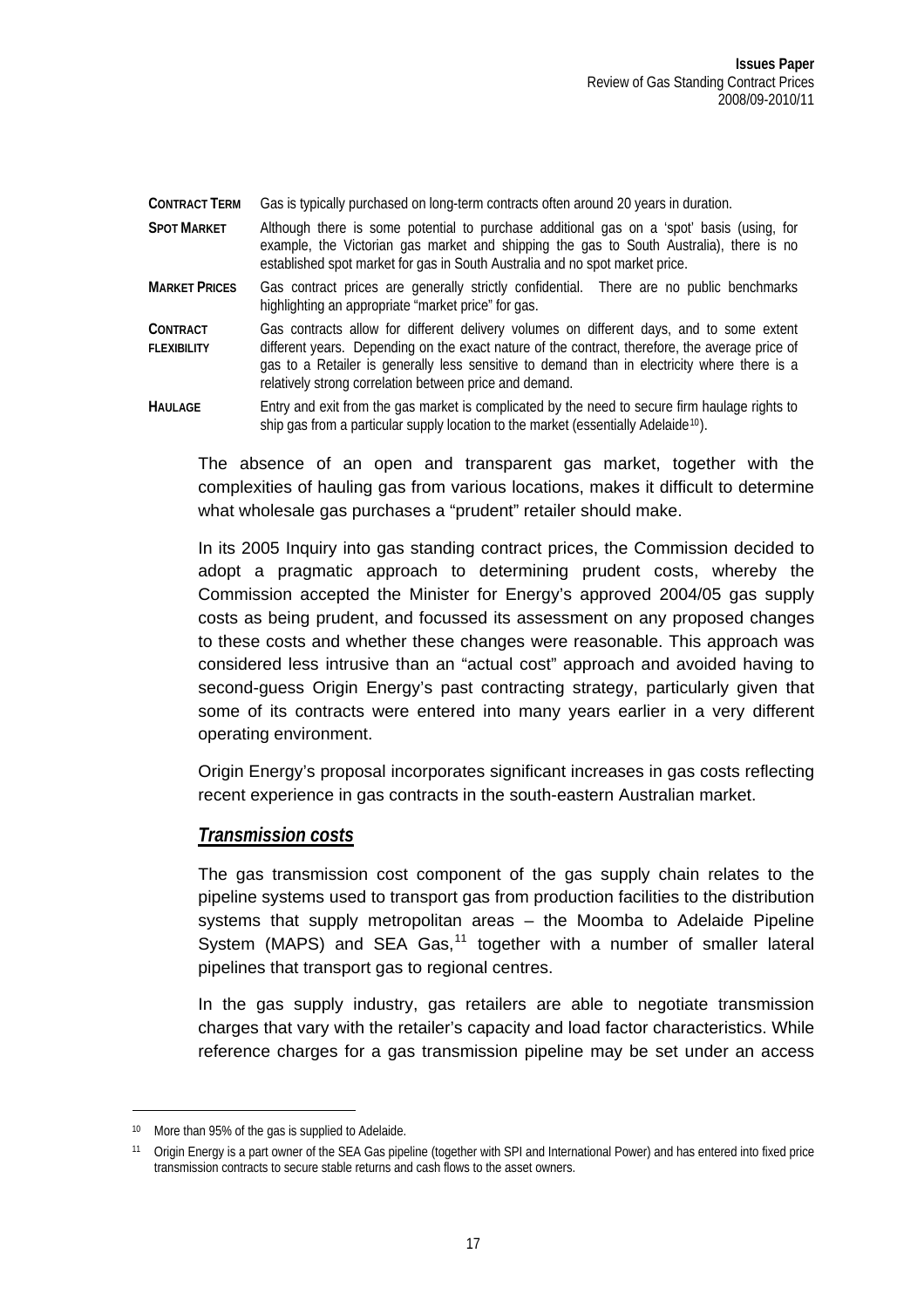

arrangement approved by the ACCC, a retailer can negotiate different price outcomes by managing its suppliers and load.

The Commission notes that both the MAPS and SEA Gas pipelines are unregulated, following the recent decision of the SA Minister for Energy to revoke coverage of the MAPS under the *Gas Pipelines Access (South Australia) Act 1998*. [12](#page-21-0) Therefore, there are no longer regulated reference prices for these pipelines, with prices being determined through commercial negotiation.

In considering prudent transmission costs in its previous Inquiry, the Commission focussed its assessment on:

- $\triangle$  the prudence of Origin Energy's transmission contracting strategy and the efficiency of the contract prices; and
- $\blacktriangle$  the allocation of gas transmission costs to gas standing contract customers (which involved allocating costs between standing contract customers and other customers and then allocating costs within the standing contract customer class).

The overall transmission cost will depend on underlying contract prices, changes in the mix of transmission contracts (e.g. the relative volume through MAPS and SEA Gas) and changes in the customer mix itself due to differential churn rates.

Origin Energy's proposal includes an initial increase in transmission costs (over those included in the current price path) but allows for CPI movements thereafter.

#### *Retail operating costs*

Retailer operating costs and margins are an important component of gas tariffs.

There are several different ways that retail operating costs could be determined. These include setting retail operating costs based on assessing an entity's submitted (or claimed) costs, utilising external benchmarks, or a combination of both approaches. The Commission has previously determined gas retail operating costs using a benchmarking approach.

The Commission has recognised that there are certain deficiencies in using a benchmarking approach, as there are in using an actual cost approach.

Benchmarking requires that the benchmarks from different jurisdictions are comparable. This requires some consistency in the definition of retail operating costs and similarities in operating and regulatory environments. The absence of such similarities can raise questions over the reliability of the benchmarks.

 $\overline{a}$ 

<span id="page-21-0"></span><sup>&</sup>lt;sup>12</sup> The notice of revocation is available at [www.ncc.gov.au/pdf/ReGAMAMD-001.pdf](http://www.ncc.gov.au/pdf/ReGAMAMD-001.pdf).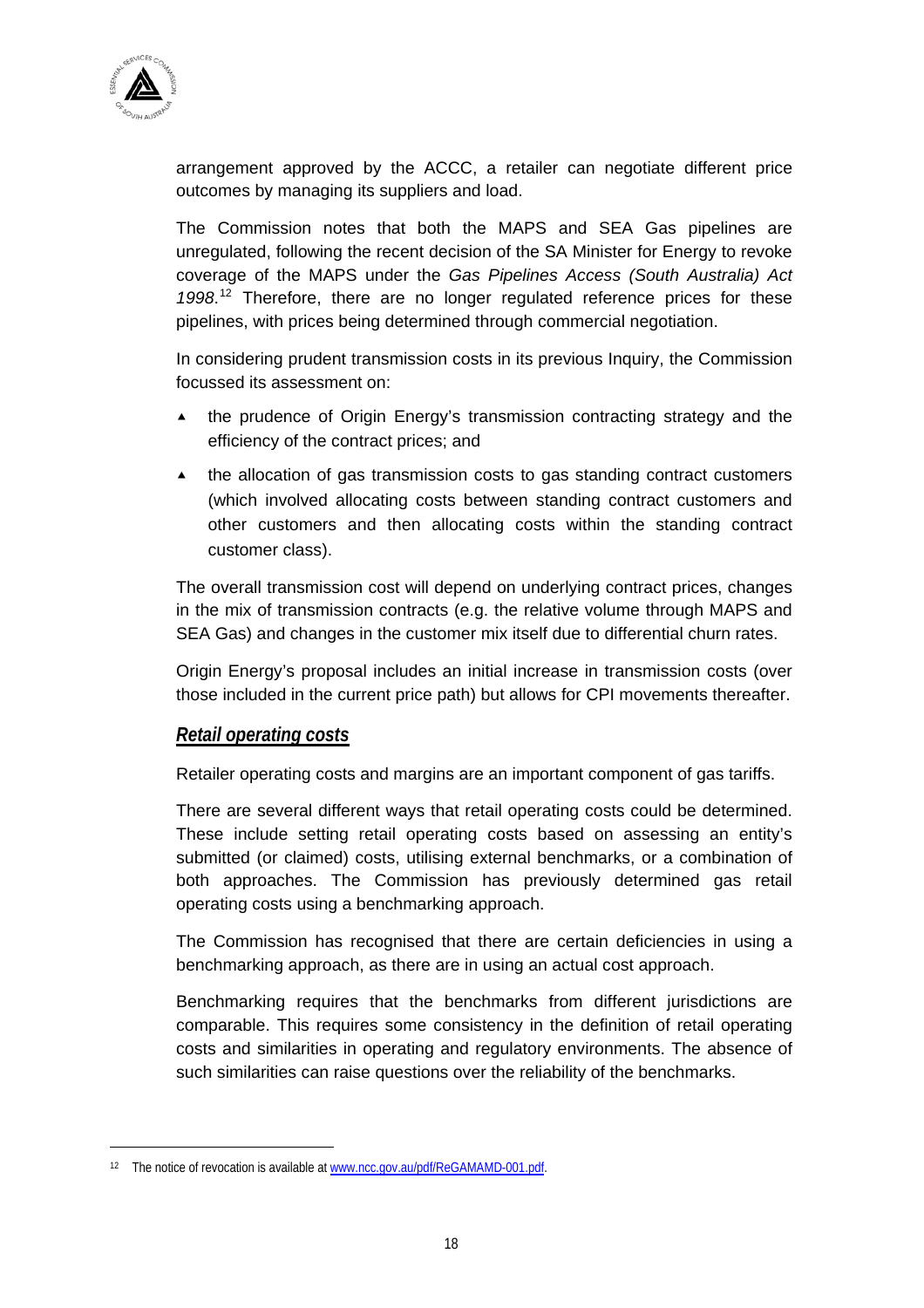Under an actual cost approach, a number of judgements must be made as to whether or not the submitted actual costs are justified, whether they are ongoing and how they are allocated to different business segments and customer types. The allocation of operating costs to SA gas standing contract customers incurred by a business that operates across multiple jurisdictions in both electricity and gas can be a complex exercise, requiring numerous assumptions.

Origin Energy's proposal on retail operating costs uses the allowance in the current price path as a starting point and proposes a CPI+4% escalation from that point. The explanation for this increase points to the loss of scale economies through churn as causing an increase in per unit operating costs.

#### *Retail margin*

The retail margin is the increment above a retailer's actual costs to cover return on capital, depreciation, amortisation, taxes and profit. It is intended to compensate and reward retailers for their investment in the business and the risks they assume in order to provide retail services.

The retail margin is not only important for maintaining the financial viability of the standing contract retailer, but it is also important for the development of competition in the gas retail market. In developing an appropriate retail margin, the Commission is seeking to strike a balance between the need to attract investment into the South Australian gas retail market, while ensuring that gas standing contract customers are not funding an excessive return to the gas standing contract retailer.

Similar to retail operating costs, retail margins can be determined through benchmarking against other regulatory decisions, through an assessment of the actual costs that comprise the retail margin, or through a combination of these two approaches. The Commission considered both benchmarking and actual costs in its previous Inquiry.

Origin Energy's proposal provides for an increase in the margin allowance from 10% on controllable costs to 13%. This is principally linked to the continuation of prepayment of distribution charges, increased risk in wholesale gas markets and the risk of forecast error.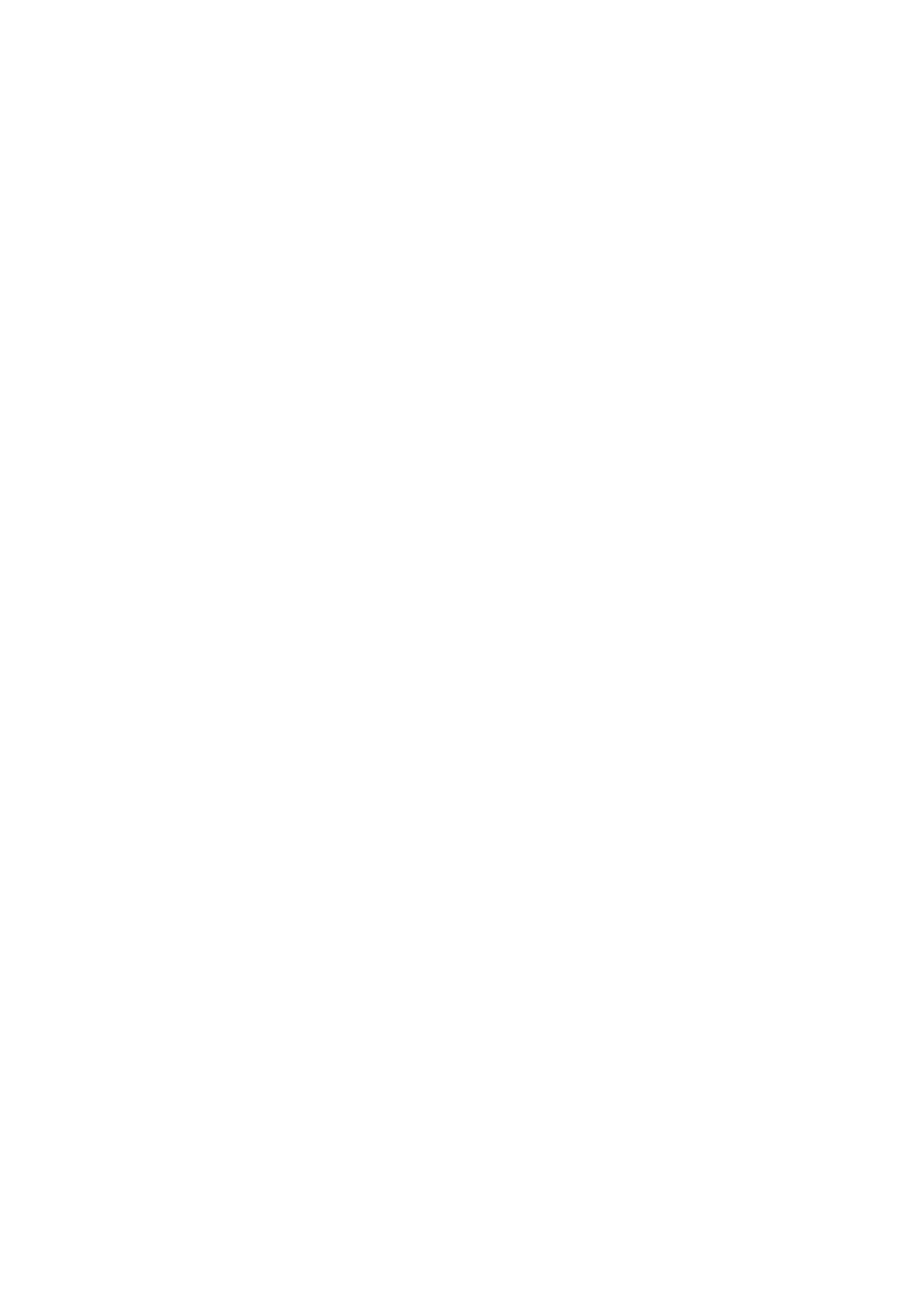# <span id="page-24-0"></span>**6 ORIGIN ENERGY SUBMISSION**

Origin Energy's standing contract submission is based on a building block approach (using benchmarks for wholesale gas costs, transmission costs, retail operating costs and retail margin) and a continuation of the existing form of regulation.

Origin Energy recommends maintenance of the pass-through provisions included in the current price path decision, including network charges. Origin Energy has proposed a different approach to rebalancing controls (if they are to be used), with the use of a relative control linked to the allowed change in the price path.

Origin Energy proposes that its retail component of standing contract prices be varied as follows (in real terms) for the three years from 1 July 2008.

| <b>RETAIL COMPONENT CHANGE (%)</b>  | <b>1 JUL 08</b> | 1 JUL 09 | $1$ Jul $10$ |
|-------------------------------------|-----------------|----------|--------------|
| Residential                         | 9.3             | 1.6      |              |
| <b>Small and Medium Enterprises</b> | 14.9            |          |              |

As the retail component accounts for around half of a total bill (the rest being distribution charges) the overall effect of these rises is approximately halved as is shown below in real terms.

| STANDING CONTRACT CHANGE (%)        | 1 JUL 08 | $1$ Jul 09 | 1 JUL 10 |
|-------------------------------------|----------|------------|----------|
| Residential                         | 4.6      | Ωd         |          |
| <b>Small and Medium Enterprises</b> | b.b      | 0.5        | 0.9      |

Origin Energy has provided the Commission with both a public and a confidential version of its submission. The public version of the submission accompanies this Issues Paper. The Commission invites interested parties to comment on the Origin Energy submission, as well as the various issues as raised in this Issues Paper.